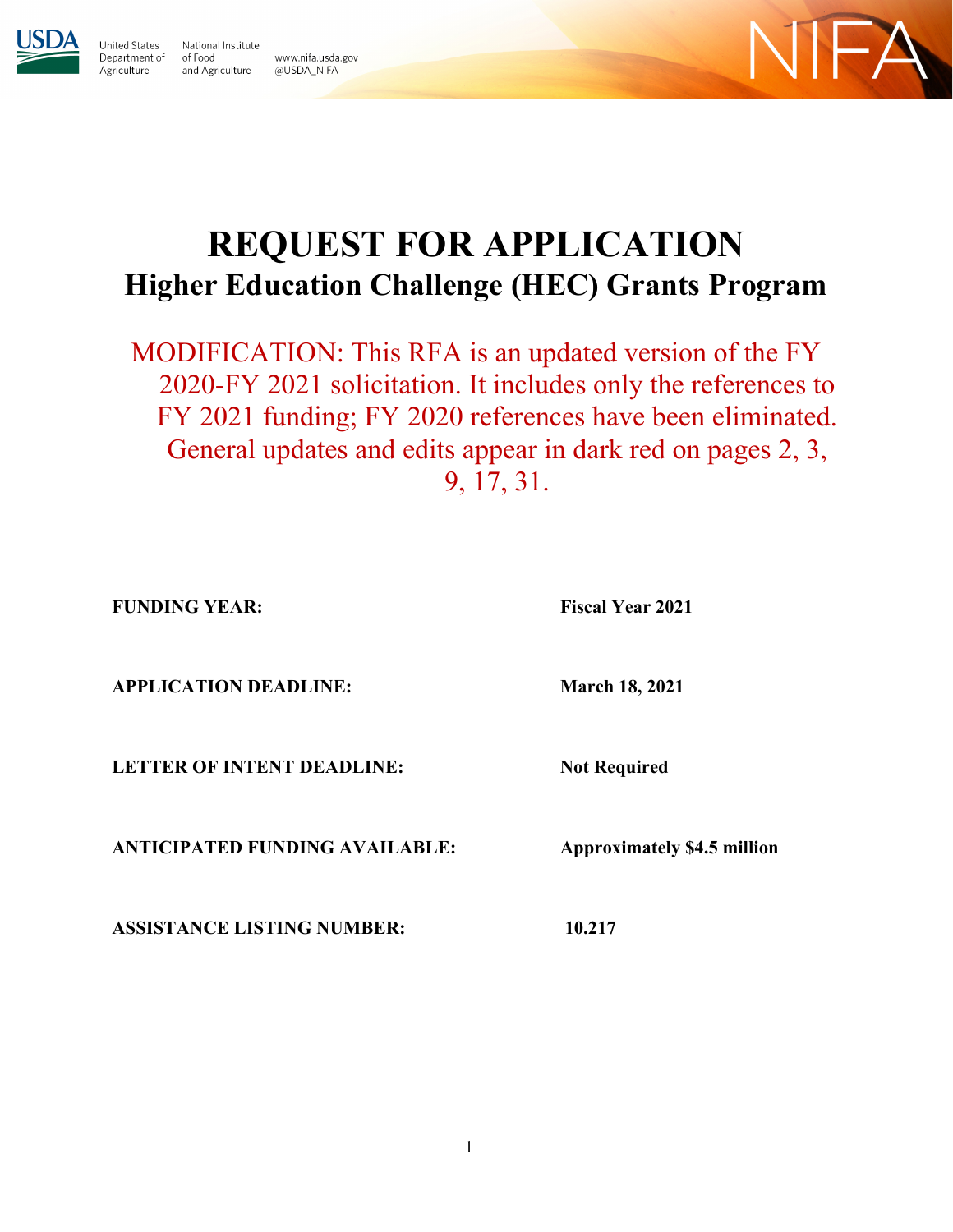# <span id="page-1-1"></span>**INITIAL ANNOUNCEMENT**

<span id="page-1-0"></span>National Institute of Food and Agriculture, United States (U.S.) Department of Agriculture (USDA)

*Catalog of Federal Domestic Assistance.* The higher Education Challenge (HEC) Grants Program is listed in the Assistance Listings under the Catalog of Federal Domestic Assistance number 10.217.

**Table 1**: Key Dates and Deadlines

| <b>Task Description</b>     | <b>Deadline</b>                                                                                                       |
|-----------------------------|-----------------------------------------------------------------------------------------------------------------------|
| Application:                | Fiscal Year 2021: Fiscal Year 2021: March 18, 2021                                                                    |
| Letter of Intent:           | Not Required                                                                                                          |
| <b>Applicants Comments:</b> | Within six months from the issuance of this notice<br>(NIFA may not consider comments received after the sixth month) |

#### *Stakeholder Input*

The National Institute of Food and Agriculture (NIFA) seeks comments on all request for applications (RFAs) so it can deliver programs efficiently, effectively, with integrity, and with a focus on customer service. NIFA considers comments, to the extent possible when developing RFAs and use comments to help meet the requirements of Section  $103(c)(2)$  of the Agricultural [Research, Extension, and Education Reform Act of 1998 \(7 U.S.C. 7613\(c\)\(2\)\).](https://nifa.usda.gov/resource/agricultural-research-extension-and-education-reform-act-1998) Applicants may submit written comments to  $Policy@usda.gov$  (email is for comments only). Please use the following subject line: Response to the Higher Education Challenge (HEC) Grants Program RFA.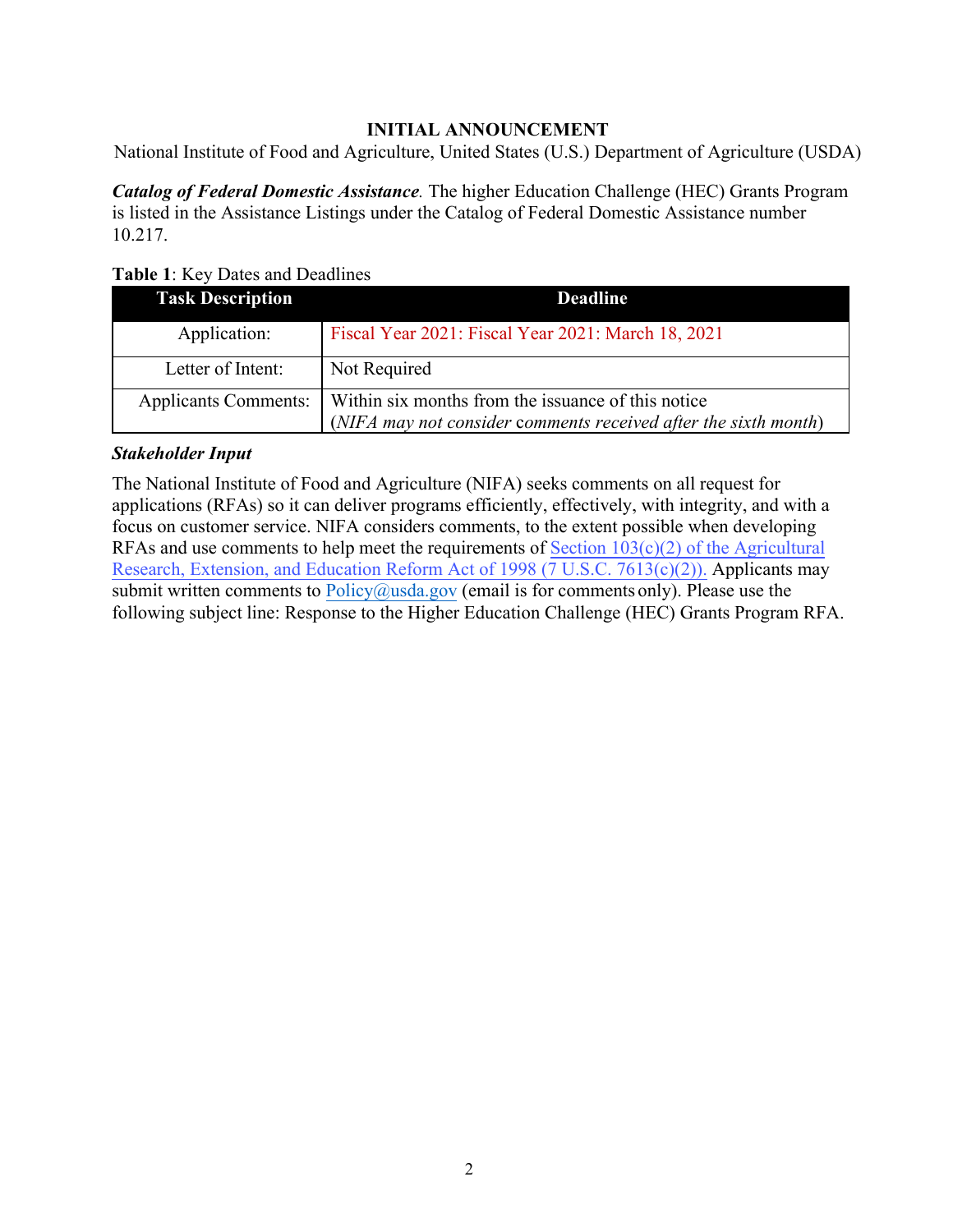#### <span id="page-2-0"></span>**EXECUTIVE SUMMARY**

This notice identifies the objectives for HEC projects, deadlines, funding information, eligibility criteria for projects and applicants, and application forms and associated instructions. NIFA requests applications for the Higher Education Challenge (HEC) Grants Program for FY 2021 to enable colleges and universities to provide the quality of education necessary to produce baccalaureate or higher degree level graduates capable of strengthening the nation's food and agricultural scientific and professional workforce. The anticipated amount available for grants in FY 2021 is approximately \$4.5 million.

This RFA is being released prior to the passage of an appropriations act for FY 2021. Enactment of additional continuing resolutions or a full appropriations act may affect the availability or level of funding for this program.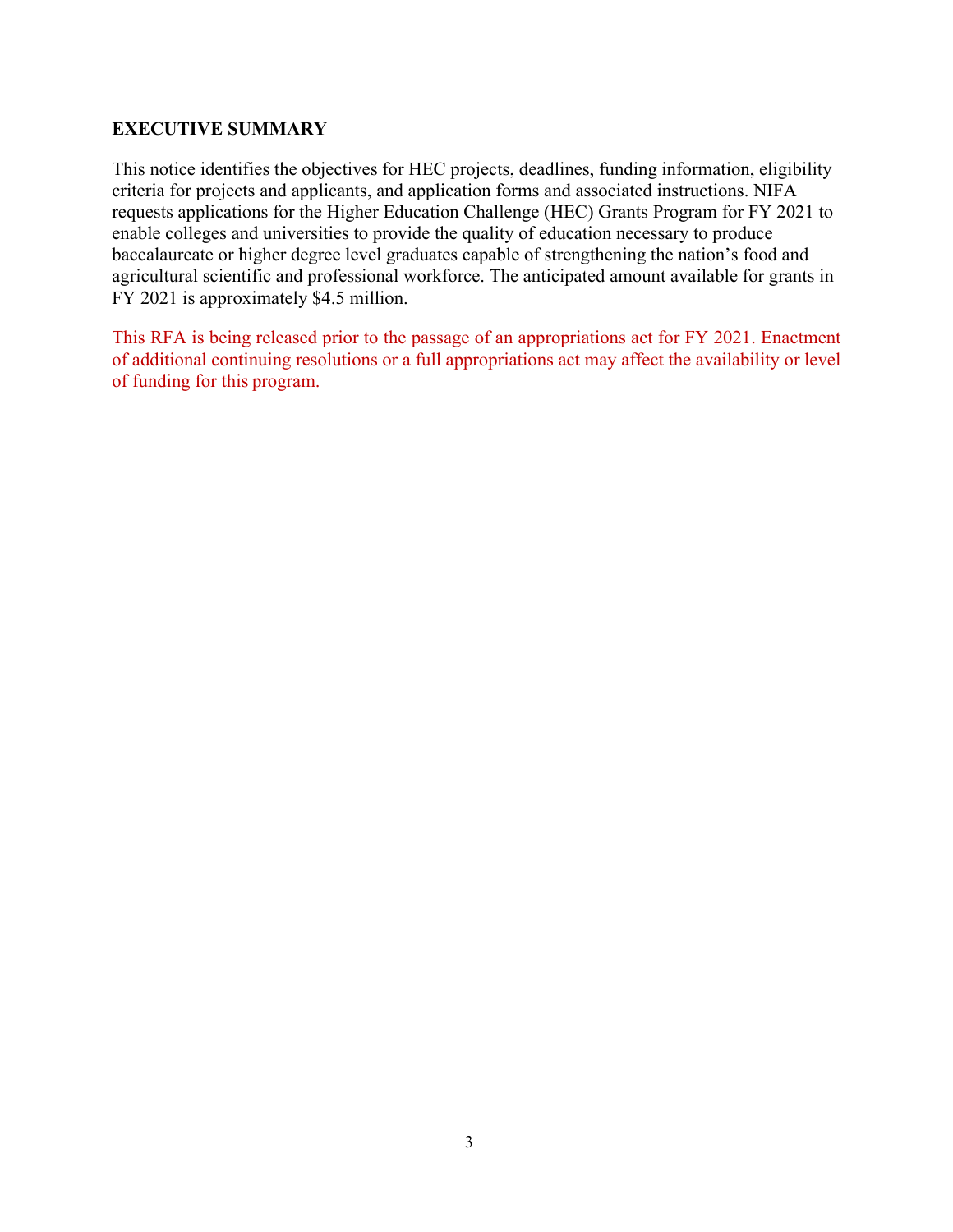|  | <b>TABLE OF CONTENTS</b> |
|--|--------------------------|
|--|--------------------------|

| A.              |  |
|-----------------|--|
| <b>B.</b>       |  |
|                 |  |
| A.              |  |
| <b>B.</b>       |  |
| C.              |  |
| D.              |  |
|                 |  |
| А.              |  |
| B.              |  |
|                 |  |
| A <sub>1</sub>  |  |
| <b>B.</b>       |  |
| $\mathcal{C}$ . |  |
|                 |  |
| A <sub>1</sub>  |  |
| B.              |  |
| $\mathcal{C}$ . |  |
| D.              |  |
|                 |  |
| A <sub>1</sub>  |  |
| <b>B.</b>       |  |
| $\mathcal{C}$ . |  |
|                 |  |
| A <sub>1</sub>  |  |
| B.              |  |
| C.              |  |
|                 |  |
|                 |  |
|                 |  |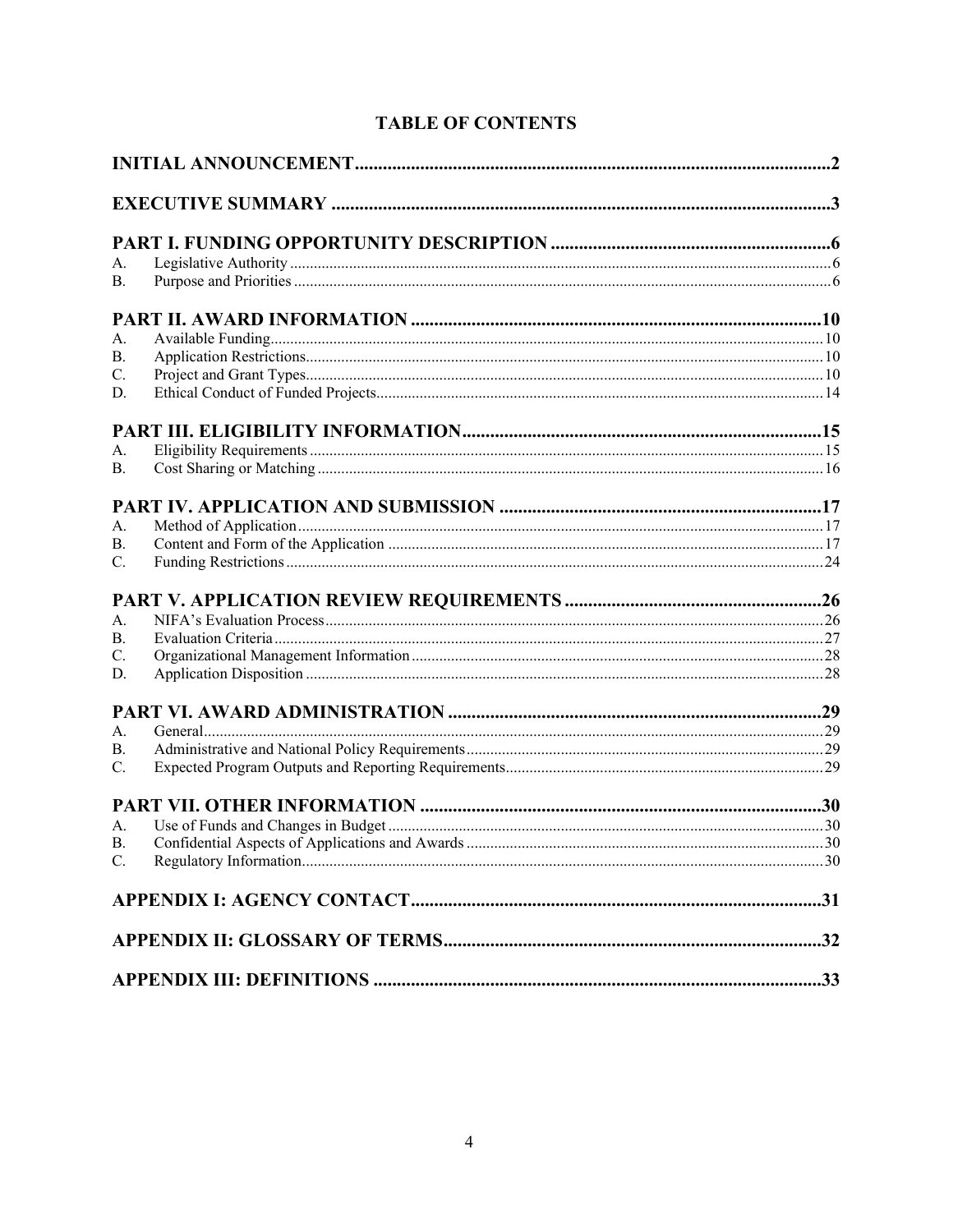# **TABLE OF TABLES**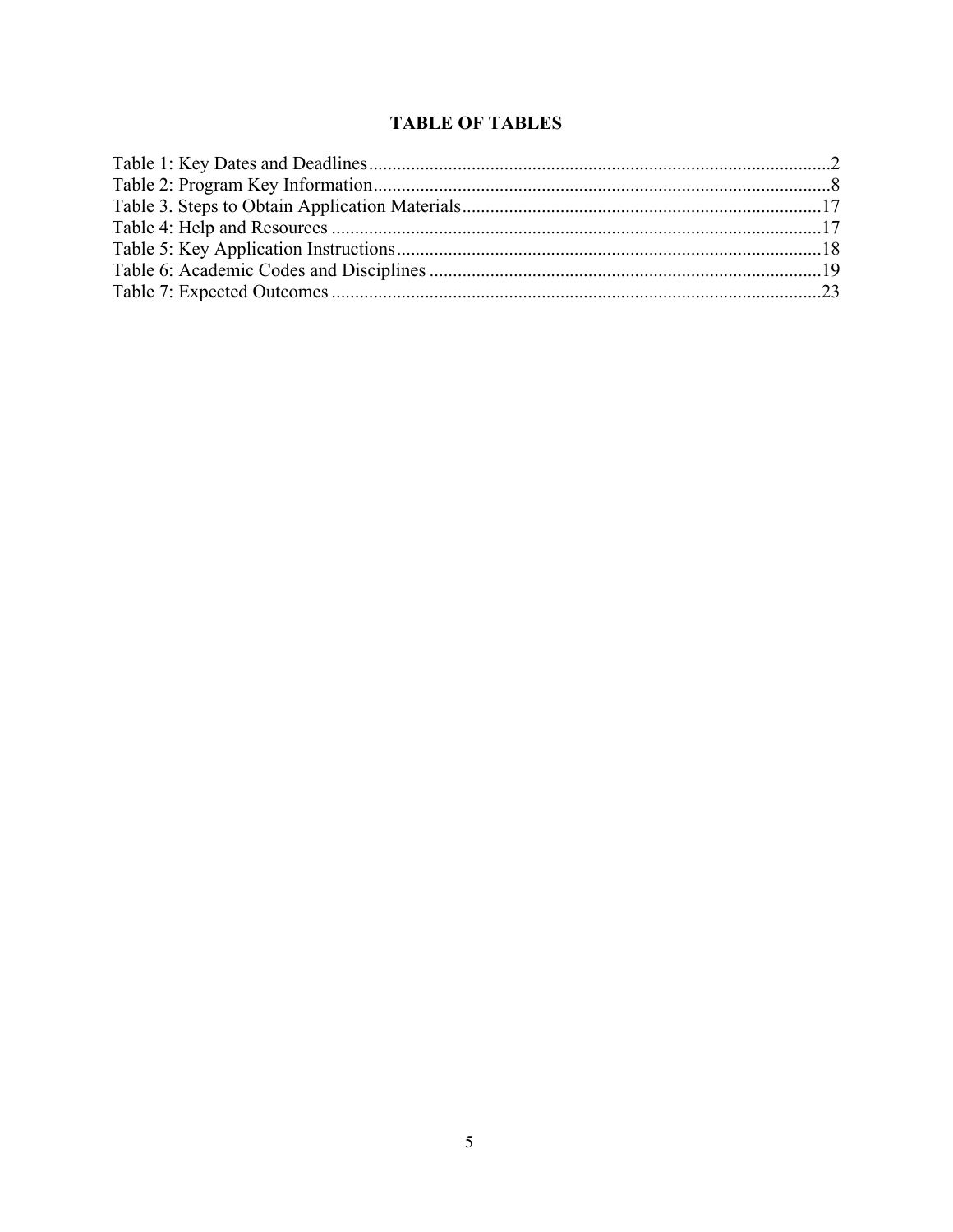# <span id="page-5-0"></span>**PART I. FUNDING OPPORTUNITY DESCRIPTION**

#### <span id="page-5-1"></span>**A. Legislative Authority**

Section 1405 of the [National Agricultural Research, Extension, and Teaching Policy Act of 1977](https://nifa.usda.gov/sites/default/files/resource/nar77.pdf) (NARETPA), as amended, [\(7 U.S.C. 3121\)](https://uscode.house.gov/view.xhtml?req=(title%3A7%20section%3A3121%20edition%3Aprelim)%20OR%20(granuleid%3AUSC-prelim-title7-section3121)&f=treesort&edition=prelim&num=0&jumpTo=true) designates the U.S. Department of Agriculture (USDA) as the lead Federal agency for agriculture research, extension and teaching in the food, agricultural, natural resources, and human sciences. Authority for this program is contained in section 1417(b)(1) of NARETPA [\(7 U.S.C. 3152\(b\)\(1\)\)](https://uscode.house.gov/view.xhtml?req=(title%3A7%20section%3A3152%20edition%3Aprelim)%20OR%20(granuleid%3AUSC-prelim-title7-section3152)&f=treesort&edition=prelim&num=0&jumpTo=true).

Section 1417 of NARETPA authorizes the Secretary of Agriculture, who has delegated the authority to the Director of NIFA, to make competitive grants to strengthen institutional capacities to respond to identified state, regional, national or international educational needs to formulate and administer programs to enhance college and university teaching in agriculture, natural resources, forestry, veterinary medicine, and family and consumer sciences., disciplines closely allied to the food and agricultural system, and rural economic, community and business development.

#### <span id="page-5-2"></span>**B. Purpose and Priorities**

The purpose of HEC is to strengthen institutional capacities, including curriculum, faculty, scientific instrumentation, instruction delivery systems, and student recruitment and retention, to respond to identified State, regional, national, or international educational needs in the food and agricultural sciences, or in rural economic, community, and business development.

Specifically, applications submitted to this grants program must state how the funded project will address the HEC Program Goals:

- 1. To strengthen institutional capacities, including curriculum, faculty, scientific instrumentation, instruction delivery systems, and student recruitment and retention, to respond to identified State, regional, national, or international educational needs in the food and agricultural sciences, or in rural economic, community, and business development;
- 2. To attract and support undergraduate and graduate students in order to educate the students in national need areas of the food and agricultural sciences, or in rural economic, community, and business development;
- 3. To facilitate cooperative initiatives between two or more eligible institutions, or between eligible institutions and units of State government or organizations in the private sector, to maximize the development and use of resources such as faculty, facilities, and equipment to improve food and agricultural sciences teaching programs, or teaching programs emphasizing rural economic, community, and business development;
- 4. To design and implement food and agricultural programs, or programs emphasizing rural economic, community, and business development, to build teaching, research, and extension capacity at colleges and universities having significant minority enrollments;
- 5. To conduct undergraduate scholarship programs to meet national and international needs for training food and agricultural scientists and professionals, or professionals in rural economic, community, and business development; and
- 6. To increase the number and diversity of students who will pursue and complete a postsecondary degree in the food and agricultural sciences.
- 7. To enhance the quality of instruction for baccalaureate degrees, master's degrees, and first professional degrees in veterinary sciences, in order to help meet current and future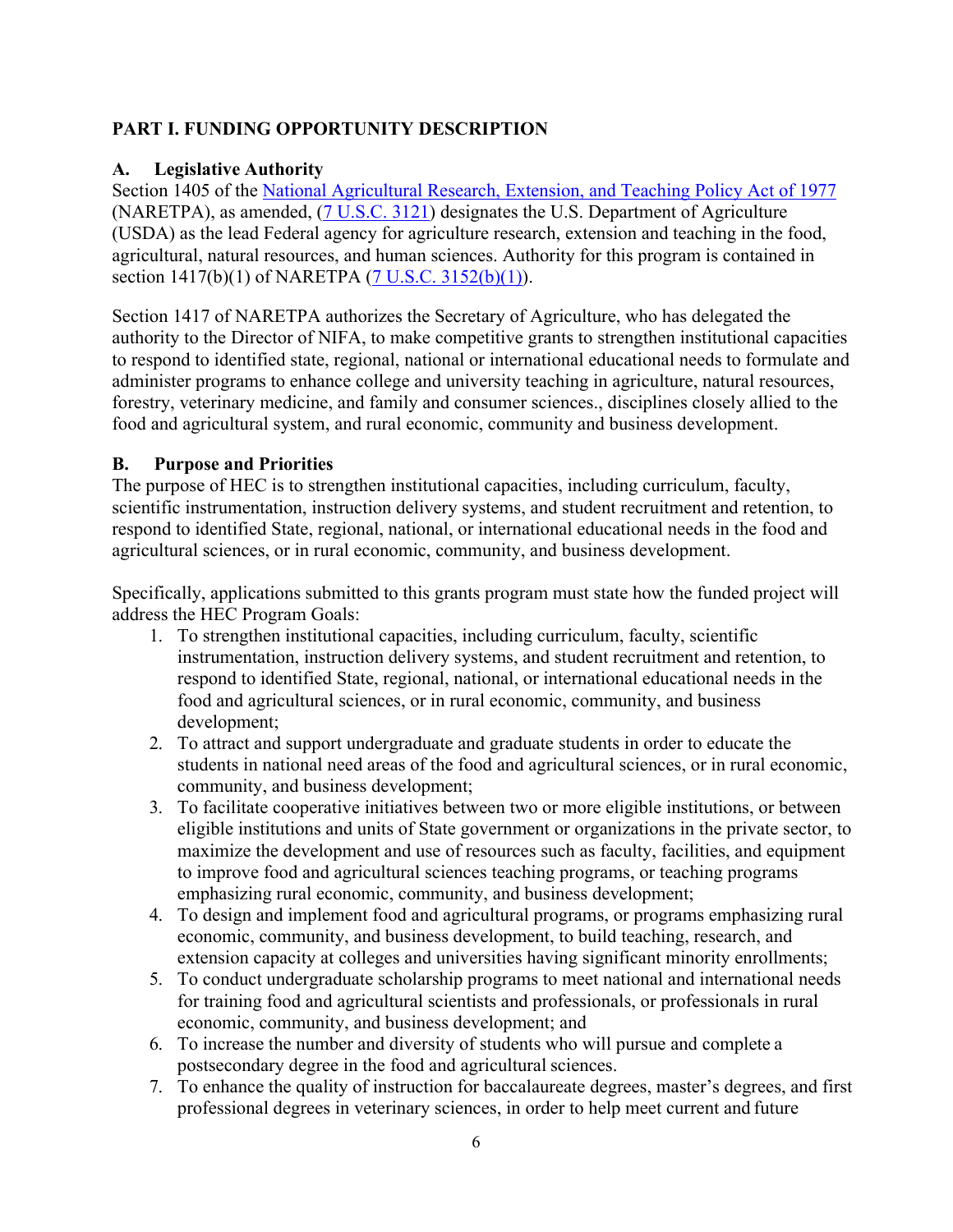workforce needs in the food and agricultural sciences.

8. To conduct graduate and postdoctoral fellowship programs to attract highly promising individuals to research or teaching careers in the food and agricultural sciences.

HEC is a NIFA-administered competitive grants program focused on improving formal, baccalaureate, or master's degree level food and agricultural sciences education, and first professional degree- level education in veterinary medicine (DVM). HEC projects provide funding to eligible applicants to help ensure a competent, qualified and diverse workforce will exist to serve the food and agricultural sciences system. At the same time, HEC-funded projects improve the economic health and viability of communities through the development of degree programs emphasizing new and emerging employment opportunities. Finally, HEC projects address the national challenge to increase the number and diversity of students entering the food and agricultural sciences (i.e., having a food and agricultural sciences workforce representative of the nation's population).

The HEC projects are expected to: (a) produce measurable impacts aligned with HEC program goals, (b) promote innovative, educational practices within the food and agricultural sciences that improve how students learn, and (c) include a rigorous evaluation component to assess that project outcomes are met. Institutions must demonstrate capacity for, and a significant ongoing commitment to, the teaching of food, agricultural and human sciences generally, and to the specific need and/or discipline(s) for which a grant is requested. Projects should encourage academic institutions, in partnership with organizations and employers, to work collectively to identify and address a state or regional challenge or opportunity facing the food and agricultural sciences education and workforce community. Additionally, projects should encourage broad participation of students traditionally underrepresented in the food and agricultural sciences. An application must convince a peer panel of a compelling educational challenge; clearly indicate how the methodology is both unique and with merit; offer significant promise of adoption by others; and include a plan for how the project impacts will be sustained once grant funds end.

*eXtension:* HEC encourages (but does not require) projects that develop content suitable for delivery through [eXtension.](https://impact.extension.org/)

*Global Engagement:*NIFA supports global engagement that advances U.S. agricultural goals. NIFA recognizes that collaboration with international partners may be necessary to attain the agency's goals for U.S. agriculture, promote global competence of our nation's future agricultural workforce, and promote safe and nutritious food security in a growing world. Therefore, although application to this RFA is limited to eligible U.S. institutions, applicants may collaborate with international partners, to include subcontracts to international partners or other institutions. Applications must clearly demonstrate benefits to the U.S.

*Leadership Skills Development*: The development of leadership skills, knowledge, and qualities are necessary to prepare students for agricultural and related careers in the private sector, government, and academia. HEC teaching applications must demonstrably incorporate a leadership development component to equip students with technical and leadership abilities upon graduation. Specific activities may include:

1. Developing practical applications to increase understanding of leadership roles, including critical thinking, problem solving, and communication skills; ethics and professionalism; and working in teams;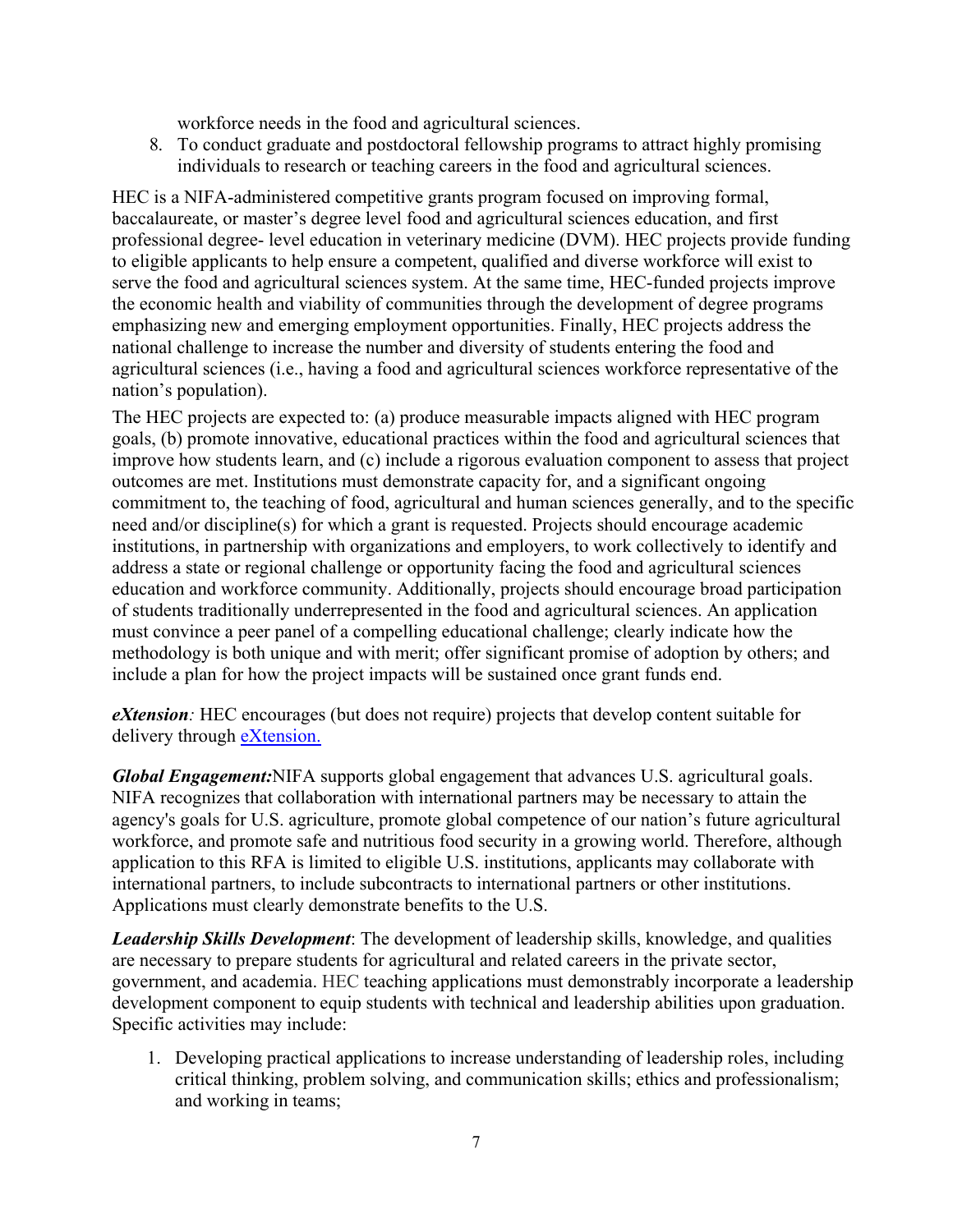- 2. Connecting the academic classroom experience with daily leadership roles and organizational activities;
- 3. Providing opportunities for mentoring and shadowing; and
- 4. Organizing leadership academies, workshops, trainings, etc.

*Social and Behavioral Sciences:* HEC supports social and behavioral science disciplines. Projects that integrate social and biological sciences are encouraged. Incorporation of social and behavioral sciences is important for addressing many of the challenges facing agriculture and rural communities, such as increasing global demand for food production in the face of limited natural resources; improving health and reducing obesity by engaging in heathy diets; and alleviating poverty by fostering economic opportunity.

The HEC is aligned with the following [USDA Strategic Goal #4:](https://www.usda.gov/sites/default/files/documents/usda-strategic-plan-2018-2022.pdf) Facilitate Rural Prosperity and Economic Development; Objective 4.1: Expand rural business opportunity and rural quality of life with access to capital; improved infrastructure, broadband access and connectivity; and support for workforce availability.

| <b>Title</b>                     | <b>Description</b>                                                                                                                                                    |  |  |
|----------------------------------|-----------------------------------------------------------------------------------------------------------------------------------------------------------------------|--|--|
| Program Code:                    | ER                                                                                                                                                                    |  |  |
| Program Code Name:               | Higher Education Challenge Grants Program                                                                                                                             |  |  |
| <b>Assistance Listing Number</b> | 10.217                                                                                                                                                                |  |  |
| Project Type:                    | Education/Teaching                                                                                                                                                    |  |  |
| Grant Type:                      | Planning Activity; Standard Grant;<br>Collaborative Grant Type 1 (CG1);                                                                                               |  |  |
| <b>Application Deadline</b>      | Collaborative Grant Type 2 (CG2)<br>FY 2021: March 18, 2021                                                                                                           |  |  |
| <b>Grant Duration:</b>           | Planning Activity – Up to 24 months; Standard – 24-36 months;<br>Collaborative 1 $(CG1) - 24$ to 36 months;<br>Collaborative 2 $(CG2)$ – 36 months                    |  |  |
| Anticipated # of Awards:         | 2 total grants for Planning Activity, Standard, and Collaborative (CG1);<br>2 Collaborative 2 grant, and 1 other HEC grant type                                       |  |  |
| Maximum Award Amount:            | Planning Activity – Approx. $$30,000;$<br>Standard - Approx. \$150,000;<br>Collaborative $1 (CG1) - Approx.$ \$300,000;<br>Collaborative 2 $(CG2)$ – Approx.\$750,000 |  |  |

# <span id="page-7-0"></span>**Table 2**: Program Key Information

#### *Additional Information*

1. The total number of grants awarded by this grant program will depend on the number and type of meritorious applications submitted in response to this notice. There is no predetermined number of proposals that may be awarded in any grant cycle.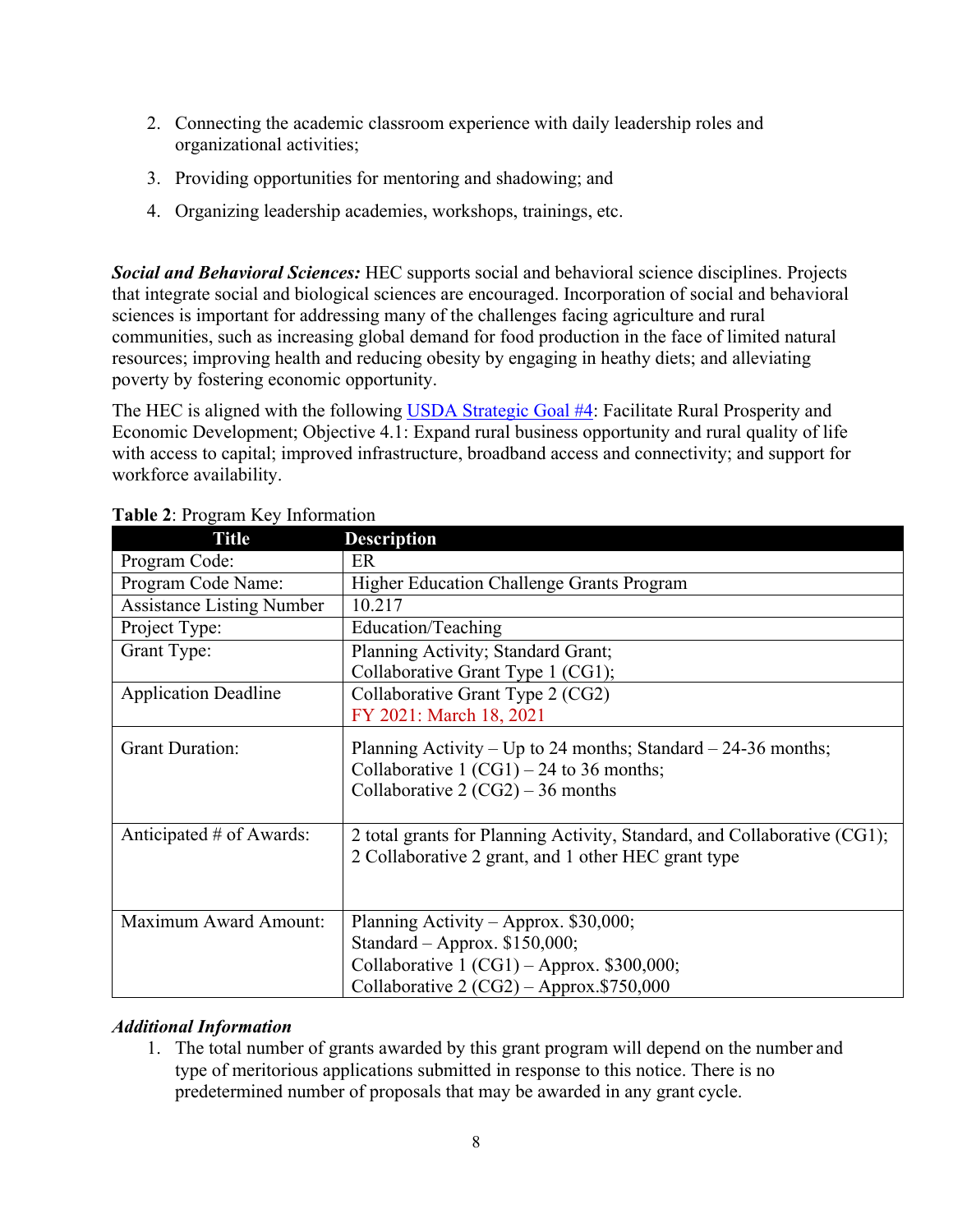- 2. Based on the project scope and budget of all applications selected for awards, the actual, individual grant amounts awarded by NIFA under this grants program may differ from the funds requested by the applicant. In such cases, revised budgets and revised plans of work may be required by NIFA before an award is made.
- 3. There is no limit on the number of applications that may be submitted by an applicant institution. However, a successful applicant institution/organization will only be awarded a maximum of two grants per year under this program. No more than one CG2 grant will be awarded to an institution/organization in any one, annual HEC grants program competition, and generally, an individual academic (or other) unit (a college, school of agriculture, etc.) within the institution/organization may only have one active, CG2 grant in effect at any time.
- 4. There are no limits on the total grant program funds that may be awarded to any one institution/organization in successive years of this competition. Successful award recipients may apply for additional awards in subsequent years either as a lead applicant or collaborator.

Projects must primarily focus on baccalaureate, masters, or DVM level education. However, a project may also include an ancillary, target impact on either secondary, or two-year postsecondary students. Projects with a primary target audience of K-14 students or teachers should consider the Secondary Education, Two-Year Postsecondary Education and Agriculture in the K-12 Classroom (SPECA) Grants Program offered through NIFA.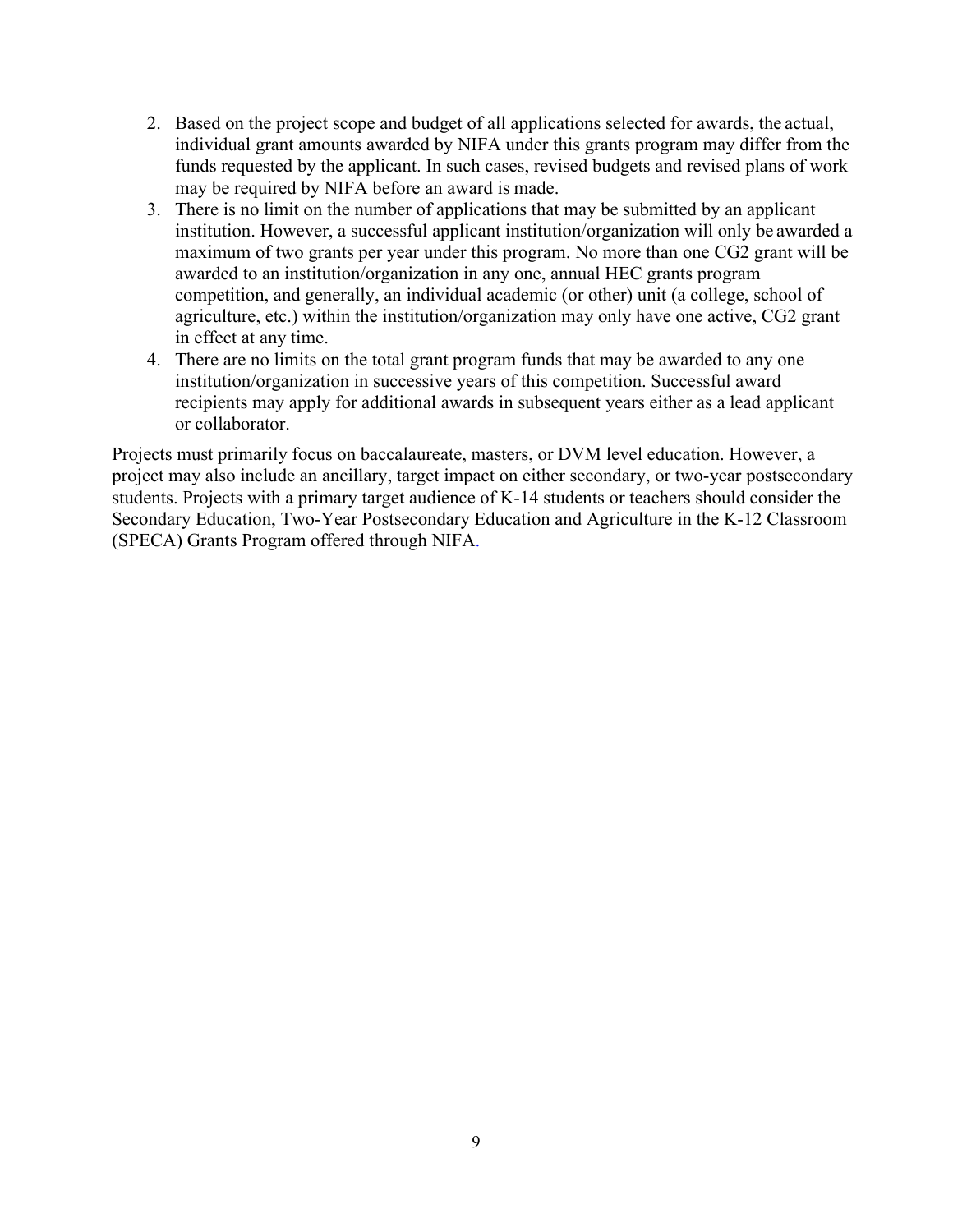#### <span id="page-9-0"></span>**PART II. AWARD INFORMATION**

# <span id="page-9-1"></span>**A. Available Funding**

The anticipated amount available for HEC in FY 2021 is approximately \$4,500,000. USDA is not committed to fund any application or to make a specific number of awards. This RFA is being released prior to the passage of an appropriations act for FY 2021. Enactment of additional continuing resolutions or a full appropriations act may affect the availability or level of funding for this program USDA is not committed to fund any application or to make a specific number of awards.

The [Automated Standard](https://www.fiscal.treasury.gov/fsservices/gov/pmt/asap/asap_home.htm) [Application for Payments,](https://www.fiscal.treasury.gov/fsservices/gov/pmt/asap/asap_home.htm) operated by the Department of Treasury, Bureau of Fiscal Service, is the designated payment system for awards resulting from this RFA.

# <span id="page-9-2"></span>**B. Types of Applications**

NIFA will evaluate applications using the criteria described in  $Part V$  of this RFA. Applications for FY 2021are limited to the following types:

- 1. *New application*: New applications will be evaluated using the criteria described in Part V of this RFA and are subject to the due dates herein (see Appendix III for definition).
- 2. *Resubmitted application*: Resubmitted applications must include the response to the previous review panel summary and are subject to the same criteria and due dates herein. Resubmitted applicants must enter the NIFA-assigned proposal number of the previously submitted application in the *Federal Field (Field 4)* on the application form (see Appendix III for definition).

# <span id="page-9-3"></span>**C. Project and Grant Types**

The following describes the types of *projects* or *grants* that are eligible for funding:

**1. Project Types:** Applicants must propose Education/Teaching Projects

An education or teaching project must develop human capital in order to help meet current and future national food and agricultural sciences workplace needs.

HEC projects must focus on one or more of the Need Areas listed below. Please note that at least one of these Need Areas must be indicated on the Project Summary (See Part IV, B.). Need Areas for FY2021 are defined below:

#### *Educational Need Areas*

Projects must engage more than a single course or an individual instructor when addressing at least one of the three Educational Need Areas listed below. The rationale for selecting the Educational Need Area(s) must be explained in the context of how the project can contribute to the development of a cadre of students who will either pursue higher degrees in the food and agricultural sciences or be prepared to enter the food and agricultural sciences workforce.

Educational Need Areas are as follows:

a. *Curriculum Development, Instructional Delivery Systems and Expanding Student Career Opportunities*

Projects should promote new and improved curricula and materials to increase the quality of, and continuously renew, the nation's academic programs in the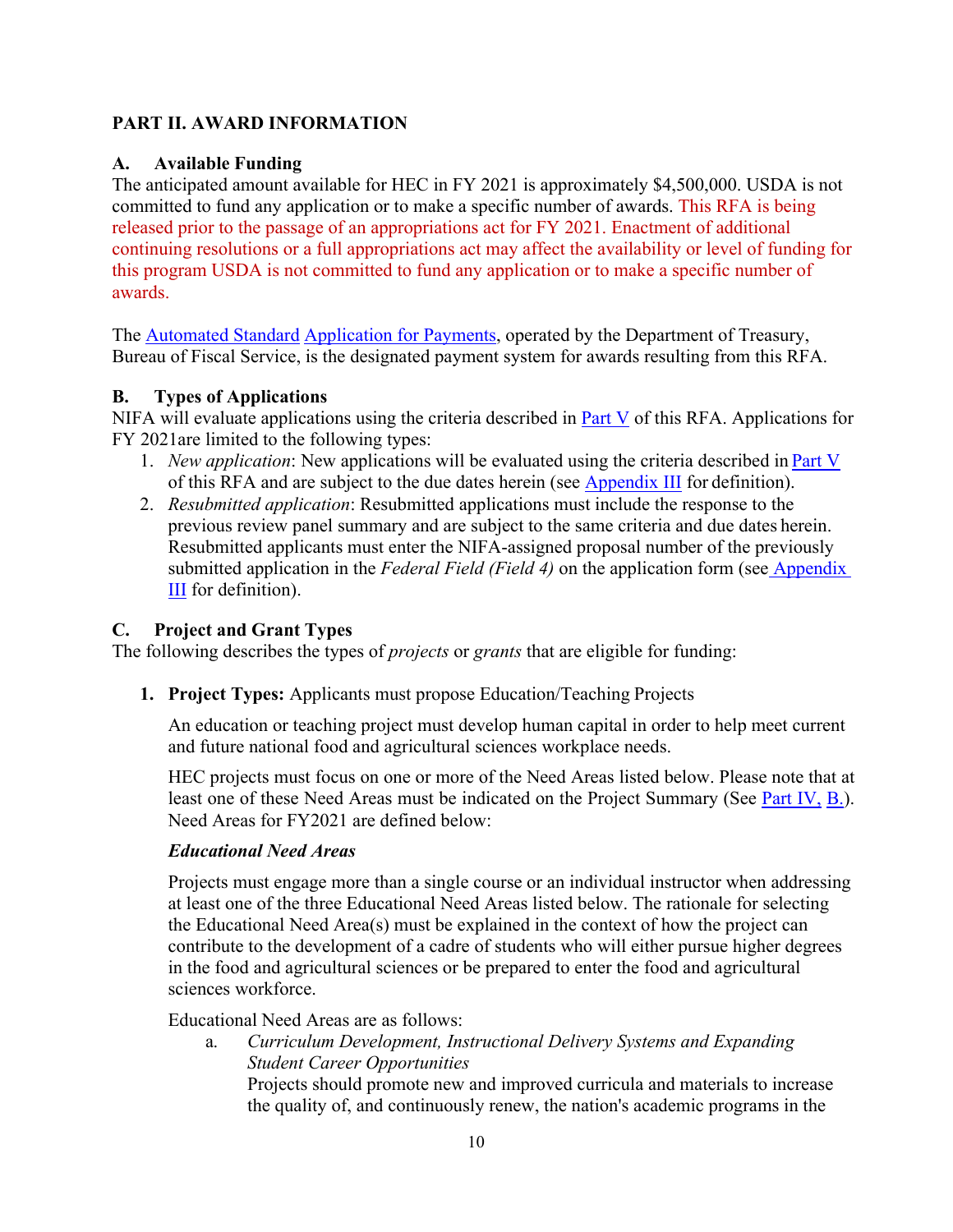food and agricultural sciences. Additionally, projects should stimulate the development, and facilitate the use, of exemplary education models and materials that incorporate the most recent advances in subject matter research, research on teaching and learning theory, and instructional technology.

Examples of eligible projects in this Need Area include:

- i. Development of courses of study, degree programs, and instructional materials;
- ii. Use of new approaches to the study of traditional subjects;
- iii. Introduction of new subjects, or new applications of knowledge, pertaining to the food and agricultural sciences;
- iv. Hands-on learning experiences and methods to extend learning beyond the classroom and provide students with opportunities to solve complex problems in the context of real-world situations; or
- v. Opportunities for students to complete apprenticeships, internships, career mentoring experiences, or other participatory learning experiences.

Projects are to develop students' analytical, interpersonal, leadership, communications, problem-solving, computational, and decision-making skills and abilities. Projects that focus on integrated, multidisciplinary, learner-centered instruction should be considered. Furthermore, projects are expected to reach large audiences efficiently and effectively; reinforce recent research on how to motivate students to learn, retain, apply, and transfer knowledge, skills, and competencies; and integrate and synthesize knowledge from several disciplines.

#### b. *Faculty Preparation and Enhancement for Teaching*

Projects should advance faculty development in the areas of teaching competency, subject matter expertise, pedagogy, responsiveness to changes in student demographic composition and learning styles, and student recruitment and advising skills. Training of faculty must be relevant to the identified educational needs of students. Any individual recipient of federal funds must be an "eligible participant" as defined in the definitions section of this RFA (Appendix III.).

Examples of eligible projects in this Need Area include activities that enable teaching faculty to:

- i. Develop a self-sustaining model for faculty professional development that better prepares new faculty for teaching careers, or provides retraining for experienced faculty;
- ii. Gain experience with recent developments or innovative technology relevant to their teaching responsibilities;
- iii. Work with scientists or professionals in government, industry, or other colleges or universities to learn new applications in a field;
- iv. Expand competence with new methods of information delivery;
- v. Create assessments that document student learning outcomes or that identify conceptual areas or skills particularly challenging to students, followed by appropriate changes in instructional approaches to effectively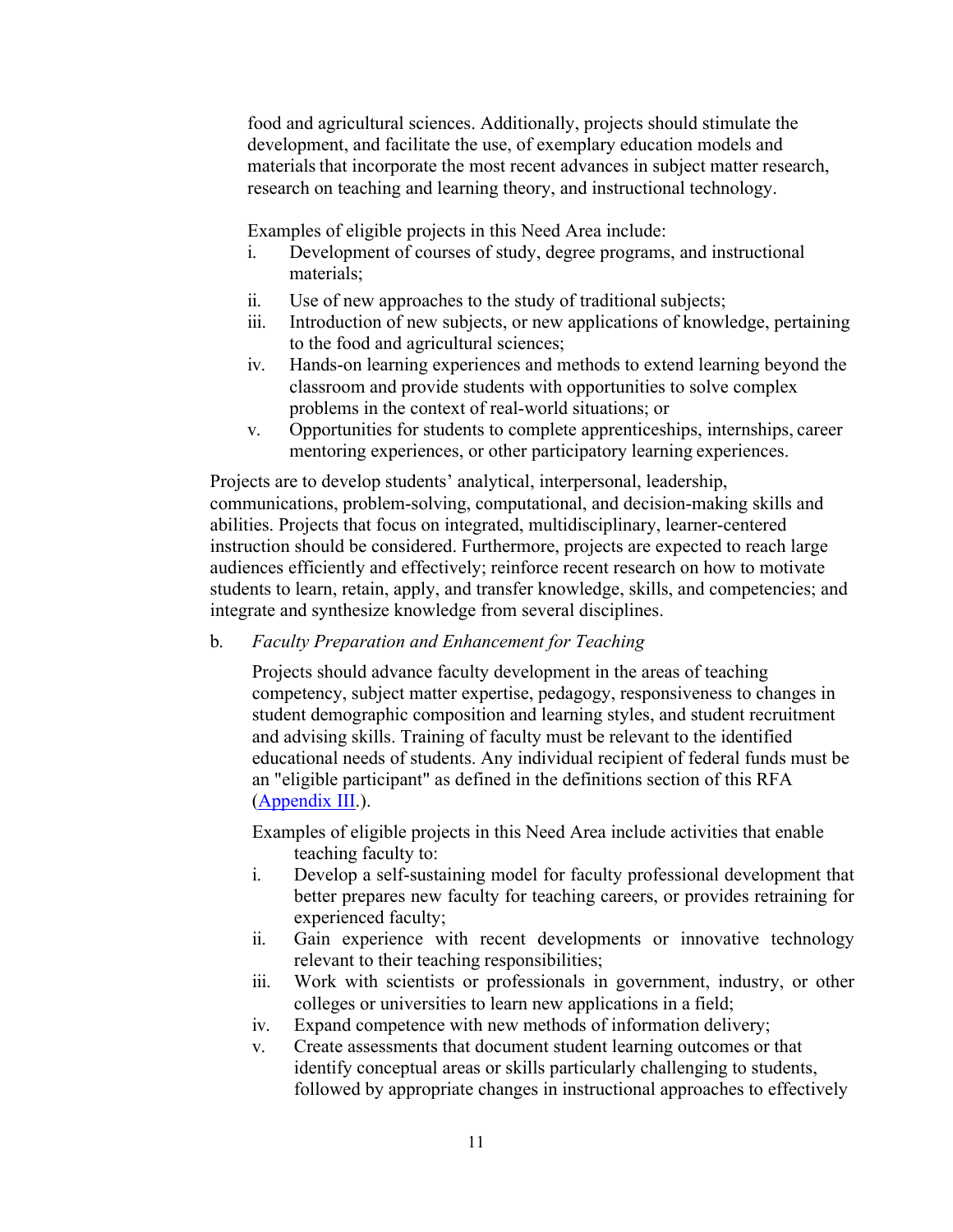address these issues; or

- vi. Increase utilization of teaching methods that address the special needs of non- traditional students or students from groups that are underrepresented in the food and agricultural sciences workforce.
- c. *Facilitating Interaction with Other Academic Institutions*

This need area promotes linkages between baccalaureate degree-granting institutions to maximize the use of resources supporting outstanding education in the food and agricultural sciences. Additionally, this need area supports linkages between baccalaureate degree-granting institutions, secondary, and/or 2-year postsecondary institutions to make instruction targeted at undergraduate students available to secondary students as advanced placement credit or as transfer credit from associate-degree programs into baccalaureate-level programs. Faculty research sabbaticals at other academic institutions that will enhance teaching and advising are also supported.

Examples of eligible projects in this Need Area may include:

- i. Development and use of articulation agreements,  $2+2$  or  $2+2+2$ arrangements, advanced placement credit transfer, or the sharing of faculty and facilities; a project that focuses on developing and implementing comprehensive, multi- institutional practices proven to recruit and retain K-14 level students with a focus on cultivating those students to pursue a 4 year food and agricultural sciences degree.
- ii. A program to reduce duplication of similar educational resources across institutions and to increase instructional efficiencies. Examples may include multi-institutional or interstate approaches to curriculum development, faculty sharing, cross enrollments, joint degrees, regionalization of academic programs, regional and national workshops and symposia, and similar methodologies.
- **2. Grant Types:** Applicants must select the appropriate grant type from below.

*Planning Activity:* Planning Activity Grants support meetings that bring together food and agricultural educators to identify education/teaching needs, update information, or advance an area of education/teaching. Support for a limited number of meetings covering subject matter encompassed by this solicitation will be considered for partial or, if modest, total support. Individual planning activity grants must not exceed \$30,000 for up to two years and are not renewable. Indirect costs are not permitted on Planning Activity grant awards. Planning Activity Grants may be used to facilitate strategic planning session(s) required of faculty, industry, professional association, community leaders, or other necessary participants for the specific purpose of developing a formal plan leading to a subsequent submission of a Collaborative Grant as described herein. A Planning Activity grant application may not be submitted in the same year for which a Collaborative Grant application for the same project is also submitted.

*Standard Grant:* Standard Grants support targeted original education/teaching projects. An eligible, individual institution, independent branch campus, or branch institution of a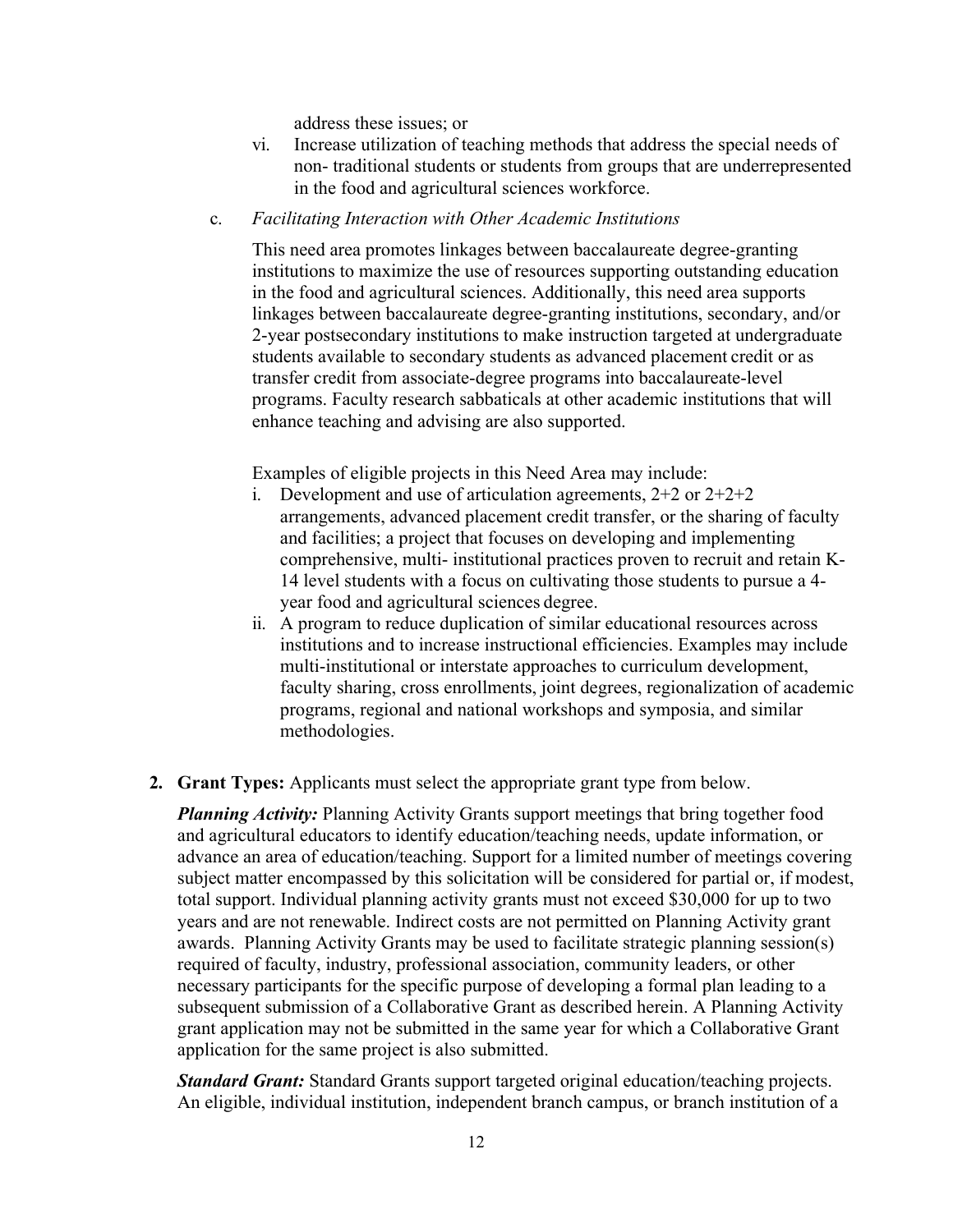State system may submit a grant application for project activities to be undertaken principally on behalf of its own students or faculty, and to be managed primarily by its own personnel. The applicant executes the project without the requirement of sharing grant funds with other project partners. Applicants may request up to \$150,000 (total, not per year) for a Standard Grant application.

*Collaborative Grants:* Collaborative Grants support projects with at least one additional partner or a multi-partner approach to enhance education/teaching programs. Collaborative Grants should build linkages to generate a critical mass of expertise, skill and technology to address education/teaching programs related to the food and agricultural sciences. Grants can reduce duplication of efforts and/or build capacity and should be organized and led by a strong applicant with documented project management knowledge and skills to organize and carry out the initiative.

*Collaborative Grant Type 1 (CG1) (Applicant + One Partner):* Applicants may request up to \$300,000 (total, not per year) for a CG1 project. In this type of project, the applicant executes the project with assistance from one additional partner. The partners must share grant funds. Specifically, the applicant institution will transfer at least one- half of the awarded funds to the other institution participating in the project.

*Collaborative Grant Type 2 (CG2) (Applicant + Two or more Partners):* Applicants may request up to \$750,000 (total, not per year) for a CG2 project. The applicant executes the project with assistance from at least two additional partners. The additional partners must share grant funds. The applicant institution/organization submitting a CG2 proposal must retain at least 30 per cent, but not more than 70 percent of the awarded funds and no cooperating entity may receive less than 10 percent of awarded funds**.** A CG2 project differs from a CG1 in project scope and impact. CG2 projects must support a multipartner approach to solving a major state or regional challenge in food and agricultural sciences education at the baccalaureate, masters or DVM level. CG2 projects are characterized by multiple partners (each providing a specific expertise) organized and led by a strong applicant with documented project management knowledge and skills to organize and carry out the initiative.

Reported impacts of CG2 projects must include (but are not limited to) the following:

- a. assessment of significant progress toward addressing the national challenge of An increasing the number and diversity of food and agricultural sciences baccalaureate or higher degree graduates, while addressing the specific state or regional opportunity defined in the grant application;
- b. Documented enhanced retention rates of students in food and agricultural majors exposed to CG2 Project activities;
- c. A comprehensive project evaluation, using the indicators and methods defined in this RFA, that informs the baccalaureate, masters or DVM food and agricultural sciences community and others about the effectiveness of this CG2 Project through the dissemination of results via publications, blogs, conferences/meetings, etc.;
- d. A description of completed or ongoing activities supported by this CG2 Project accompanied with a description of those same activities that will be sustained once grant funds end; and
- e. A description of any related activities expected to occur as an outgrowth of this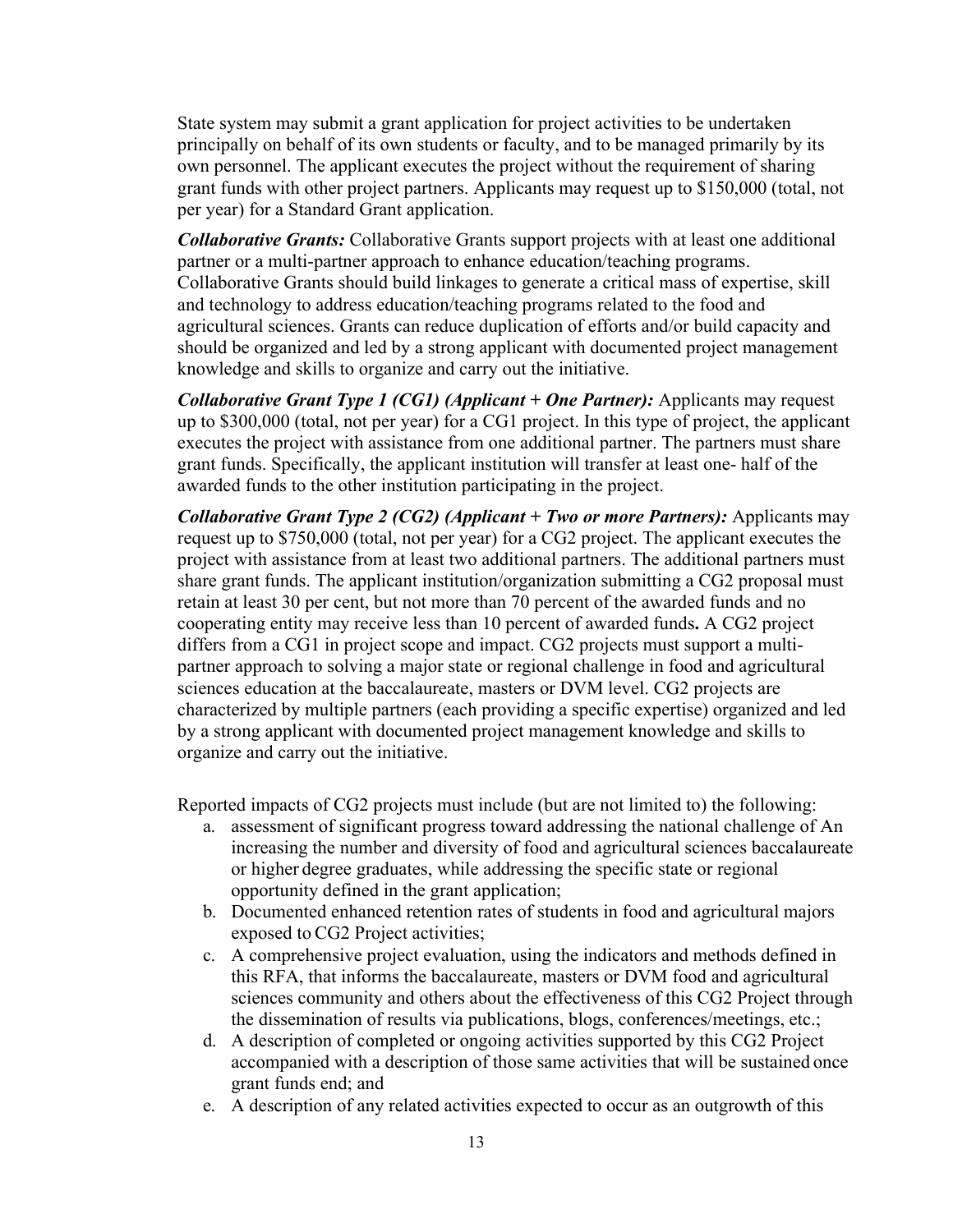funded project.

#### <span id="page-13-0"></span>**D. Ethical Conduct of Funded Projects**

In accordance with sections [2, 3, and 8 of 2 CFR Part 422,](https://ecfr.io/Title-02/pt2.1.422) institutions that conduct USDAfunded extramural research must foster an atmosphere conducive to research integrity, bear primary responsibility for prevention and detection of research misconduct, and maintain and effectively communicate and train their staff regarding policies and procedures. In the event an application to NIFA results in an award, the Authorized Representative (AR) assures, through acceptance of the award that the institution will comply with the above requirements. Award recipients must, upon request, make available to NIFA the policies, procedures, and documentation to support the conduct of the training. See [Responsible and Ethical Conduct](https://nifa.usda.gov/responsible-and-ethical-conduct-research)  [of](https://nifa.usda.gov/responsible-and-ethical-conduct-research) [Research](https://nifa.usda.gov/responsible-and-ethical-conduct-research) for further information.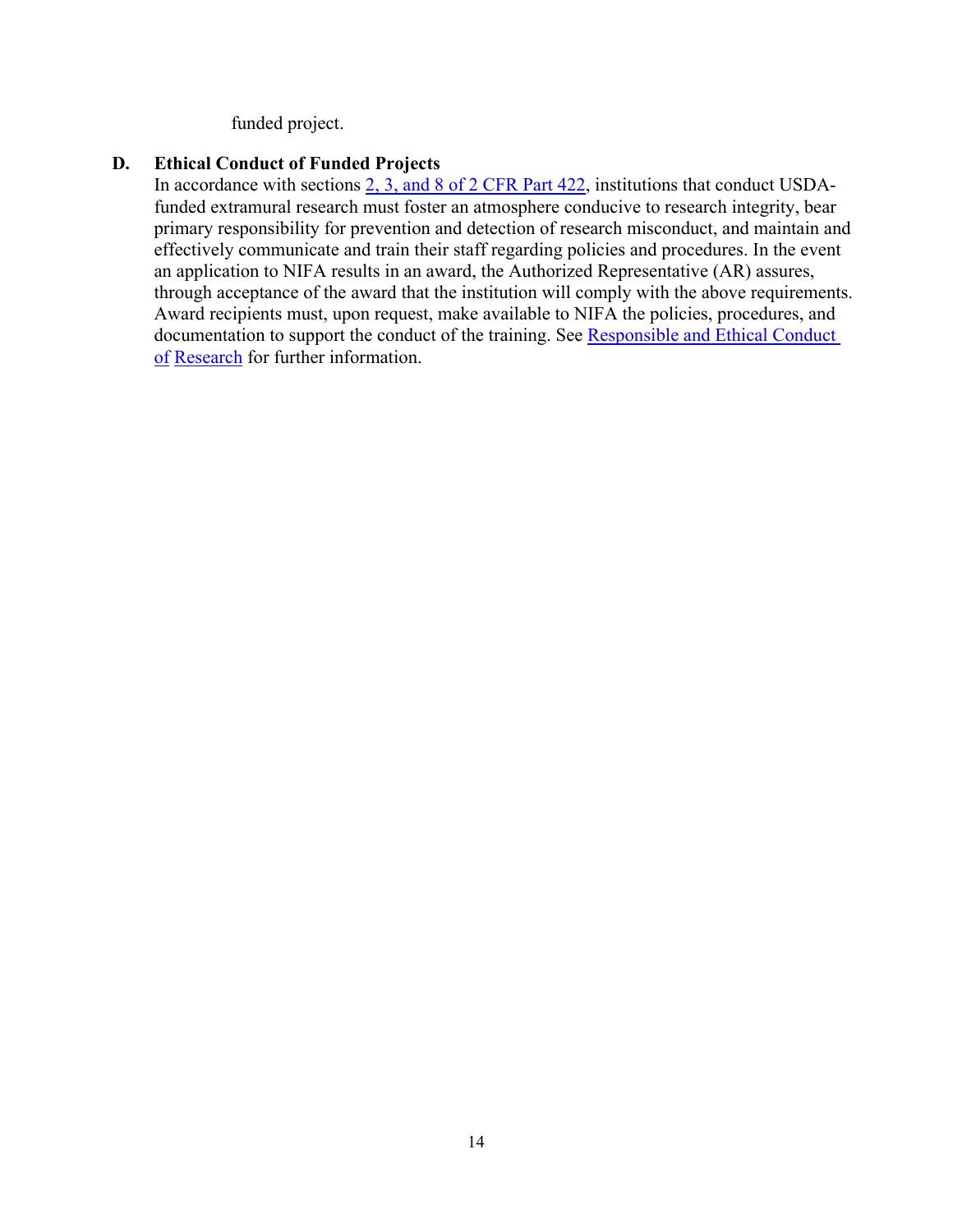# <span id="page-14-0"></span>**PART III. ELIGIBILITY INFORMATION**

#### <span id="page-14-1"></span>**A. Eligibility Requirements**

Applicants for the HEC must meet all the requirements discussed in this RFA. Applications may be submitted by:

- 1. U.S. public or private nonprofit colleges and universities offering a baccalaureate or first professional degree in at least one discipline or area of the food and agricultural sciences;
- 2. land-grant colleges and universities, (including land grant institutions in the Insular Areas);
- 3. colleges and universities having significant minority enrollments and a demonstrable capacity to carry out the teaching of food and agricultural sciences; and
- 4. other colleges and universities having a demonstrable capacity to carry out the teaching of food and agricultural sciences.

An applicant also must meet the definition of an Eligible Institution/Organization as stated in this RFA (see Appendix III). For the purposes of this program, the individual branches of a state university or other system of higher education that are separately accredited as degree-granting institutions are treated as separate institutions and are therefore eligible for HEC awards. Separate branches or campuses of a college or university that are not individually accredited as degree-granting institutions are not treated as separate institutions. An institution eligible to receive an award under this program includes a research foundation maintained by an eligible college or university. Accreditation must be by an agency or association recognized by the Secretary of the U.S. Department of Education.

United States citizenship is not required of faculty that wish to serve as PD, co-PD, or key personnel on a HEC grant. Any individual (eligible participant) receiving Federal funds (for developmental activities) must be a citizen or national of the United States, as defined in this RFA (see Appendix III). Failure to meet an eligibility criterion by the time of application deadline may result in the application being excluded from consideration or, even though an application may be reviewed, will preclude NIFA from making an award.

The following applies to CG1 and CG2 applicants only: The applicant institution must meet the definition of "eligible institution" as specified in §3405.2(i); the other institutions participating in a CG1 and CG2 project proposals are not required to meet the definition of "eligible institution" as specified in §3405.2(i), nor required to meet the definition of "college" or "university" as specified in §3405.2(f).

Award recipients may subcontract to organizations not eligible to apply, provided such organizations are necessary for the conduct of the project. Failure to meet the eligibility criteria by the application deadline may result in exclusion from consideration or, preclude NIFA from making an award. For those new to Federal financial assistance, NIFA's [Grants Overview](https://nifa.usda.gov/resource/grants-overview) provides highly recommended information about grants and other resources to help understand the Federal awards process.

*Duplicate or Multiple Submissions* – duplicate or multiple submissions is not allowed. NIFA will disqualify both applications if an applicant submits duplicate or multiple submissions. For those new to Federal financial assistance, NIFA's [Grants Overview](https://nifa.usda.gov/resource/grants-overview) provides highly recommended information about grants and other resources to help understand the Federal awards process.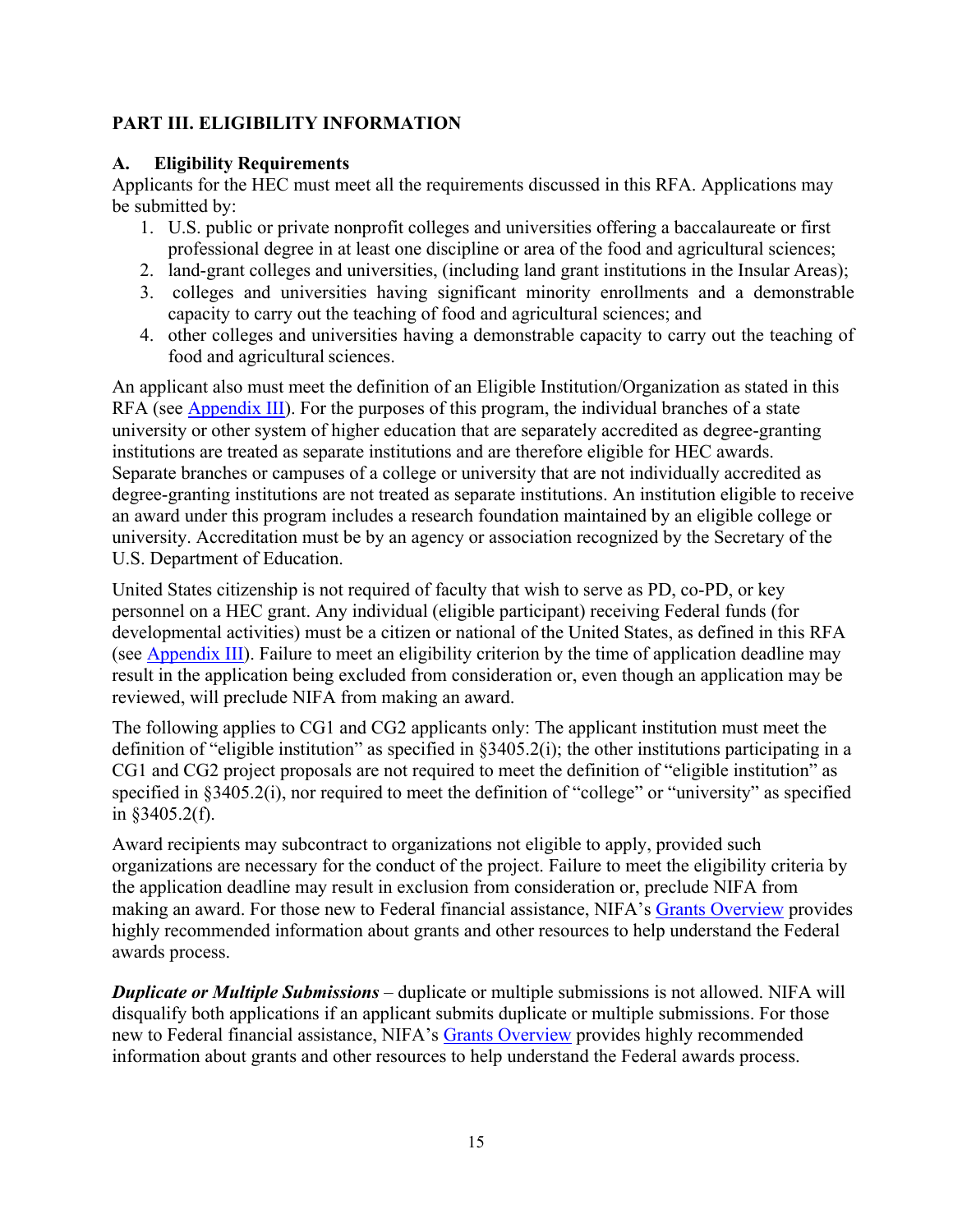#### <span id="page-15-0"></span>**B. Cost Sharing or Matching**

*No Match Required* - The HEC has *NO* matching requirement. NIFA will not factor matching resources into the review process as an evaluation criterion.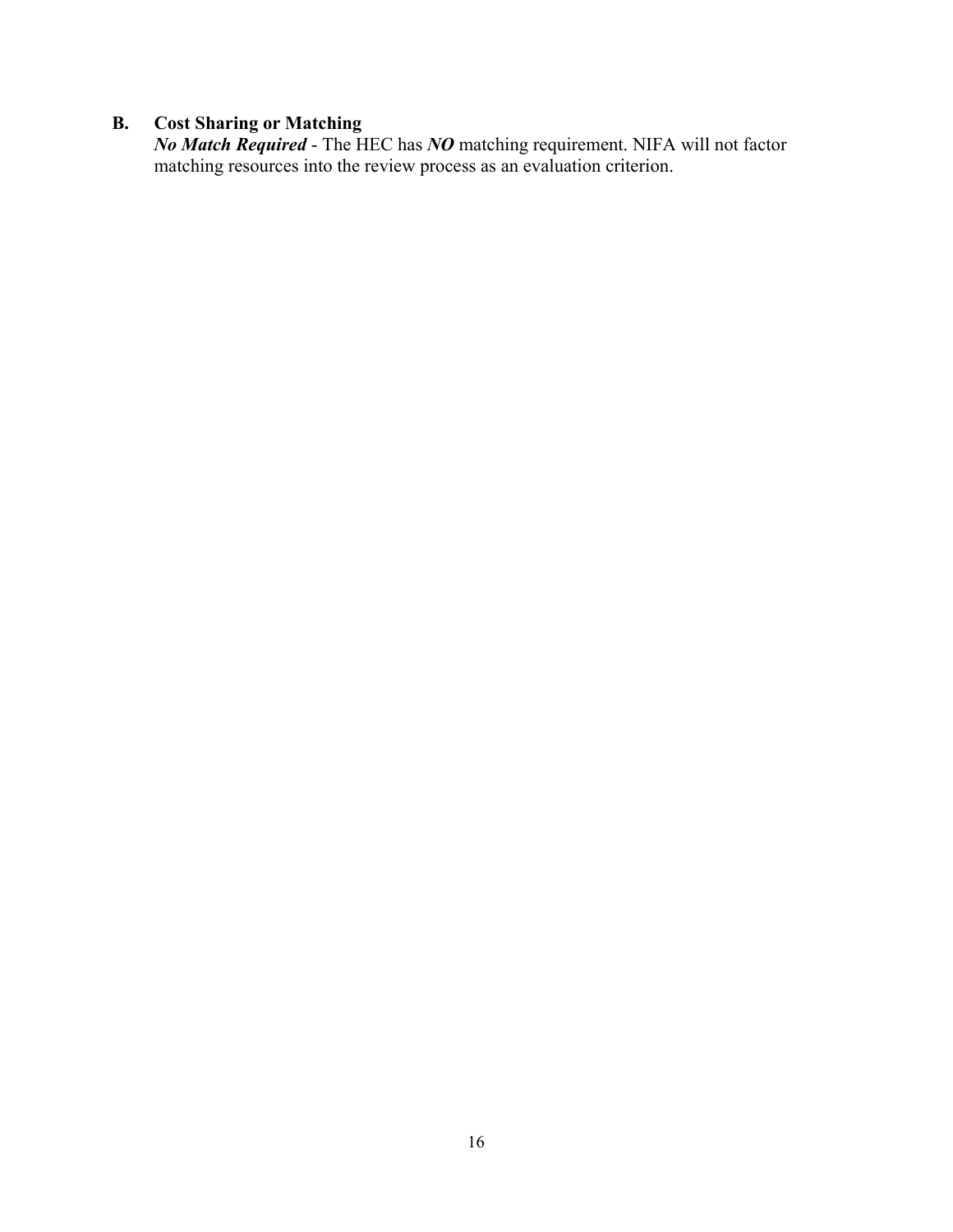# <span id="page-16-0"></span>**PART IV. APPLICATION AND SUBMISSION**

# <span id="page-16-1"></span>**A. Method of Application**

Applicants must apply to this RFA electronically; no other method or response is accepted. The electronic application for this RFA and additional resources are available on [Grants.gov](https://www.grants.gov/) and [Grants](https://www.grants.gov/web/grants/learn-grants/grants-101/pre-award-phase.html/)  [101.](https://www.grants.gov/web/grants/learn-grants/grants-101/pre-award-phase.html/) **Table 3** provides instructions on how to obtain an electronic application. **Part II § 1** of the [NIFA Grants.gov Application Guide](https://apply07.grants.gov/apply/opportunities/instructions/PKG00249520-instructions.pdf) (Application Guide) contains detailed information regarding the [Grants.gov](https://www.grants.gov/) registration process.

| <b>Steps</b>            | <b>Action</b>                                                                                                      |
|-------------------------|--------------------------------------------------------------------------------------------------------------------|
| Step One: Register      | New Users to Grants gov must register early with Grants gov prior to<br>submitting an application (Register Here). |
| Step Two:               | Download and Install Adobe Reader (see Adobe Software Compatibility                                                |
| Download Adobe          | for basic system requirements).                                                                                    |
| Step Three:             | Using this funding opportunity number USDA-NIFA-CGP-007858,                                                        |
| Find Application        | Search for application here: Opportunity Package.                                                                  |
| Step Four:              | Contact an AR prior to starting an application to assess the organization's                                        |
| <b>Assess Readiness</b> | readiness to submit an electronic application.                                                                     |

#### <span id="page-16-3"></span>**Table 3.** Steps to Obtain Application Materials

# <span id="page-16-4"></span>**Table 4**: Help and Resources

| <b>Grants.gov Support</b>                  | <b>NIFA Support</b>                   |
|--------------------------------------------|---------------------------------------|
| <b>Grants.gov Online Support</b>           | Email: $Policy@usda.gov$              |
| Telephone support:                         |                                       |
| Toll Free 800-518-4726                     | Key Information:                      |
| or $606 - 545 - 5035$                      | Business hours: Monday through Friday |
| Email support:                             | 7:00 a.m. $-5:00$ p.m. ET,            |
| $support(\omega)$ grants.gov               | except federal holidays               |
| Self-service customer-based support:       |                                       |
| <b>Grants.gov</b> iPortal                  |                                       |
| Key Information: Customer service business |                                       |
| Hours 24/7, except federal holidays.       |                                       |

# <span id="page-16-2"></span>**B. Content and Form of the Application**

The [Application Guide](https://apply07.grants.gov/apply/opportunities/instructions/PKG00249520-instructions.pdf) is part of the corresponding application package for this RFA. The RFA overrides the [Application Guide](https://apply07.grants.gov/apply/opportunities/instructions/PKG00249520-instructions.pdf) if there is a discrepancy between the two documents. NIFA will accept subsequent submissions to an application until the application deadline. However, applicants that do not meet the application requirements, to include partial applications, risk being excluded from NIFA's review. NIFA will assign a proposal number to all applications that meet the requirements of this RFA. Applicants must refer to the proposal number when corresponding with NIFA. **Table 5** outlines other key instructions for applicants.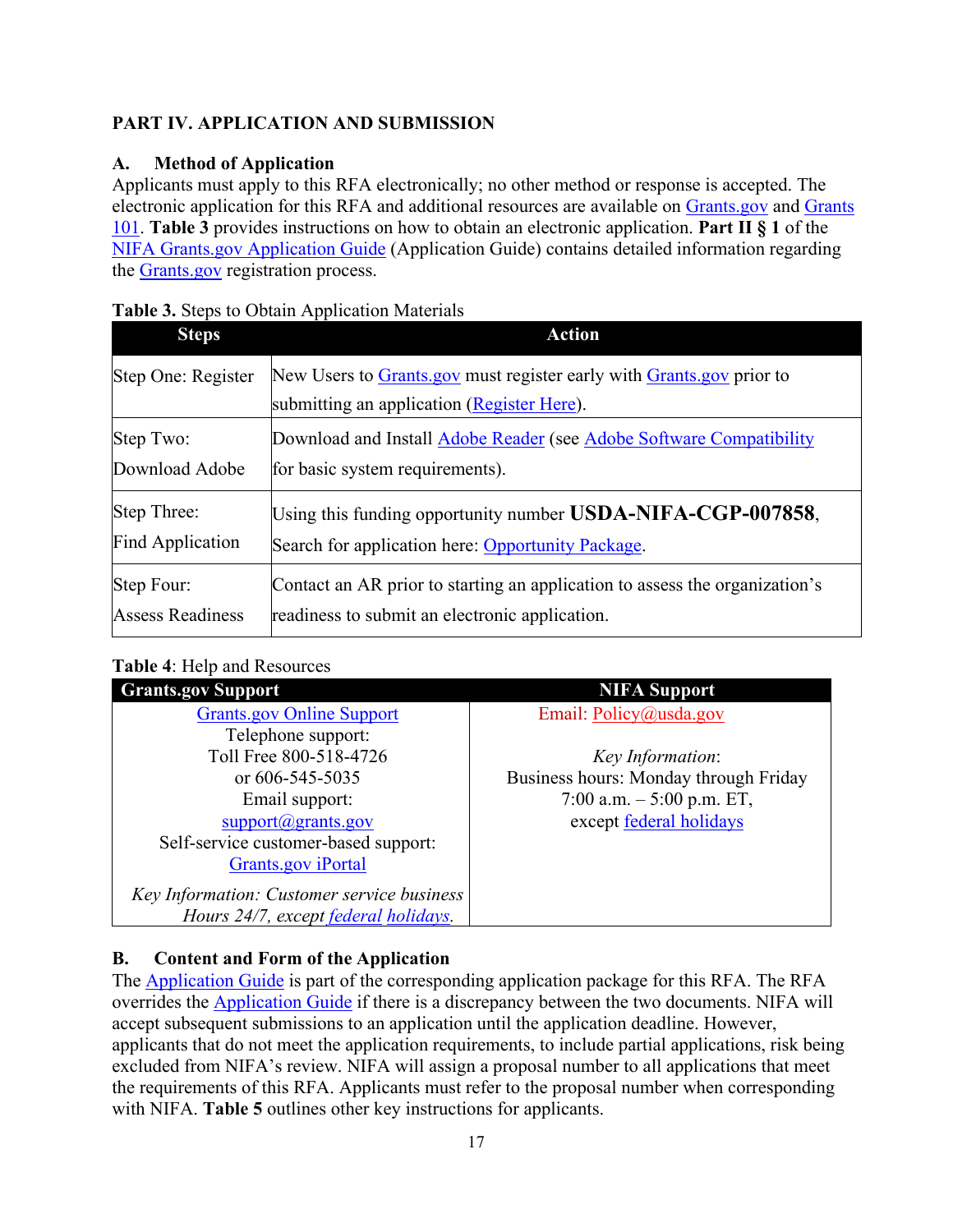#### <span id="page-17-0"></span>**Table 5**: Key Application Instructions

| <b>Instruction</b>                                                                                                                                | <b>References</b><br>(All references are to the<br><b>Application Guide)</b> |
|---------------------------------------------------------------------------------------------------------------------------------------------------|------------------------------------------------------------------------------|
| Attachments must be in a portable document format (PDF)<br>format.                                                                                | Part III § 3                                                                 |
| Check the manifest of submitted files to verify attachments are<br>in the correct format.                                                         | Part III $\S$ 6.1                                                            |
| Conduct an administrative review of the application before<br>submission.                                                                         | Part VII                                                                     |
| Follow the submission instructions.                                                                                                               | Part IV $\S$ 1.5                                                             |
| Provide an accurate email address, where designated, on the<br>SF-424 R&R.                                                                        | Part IV $\S$ 1.5                                                             |
| Contact the <b>Grants</b> gov helpdesk for technical support, and keep<br>a record of the correspondence.                                         | N/A                                                                          |
| Contact NIFA if applicant does not received correspondence<br>from NIFA regarding an application within $30$ days of the<br>application deadline. | N/A                                                                          |

*SF 424 R&R Cover Sheet:* See **Part V § 2** and **Part V § 2.17**of the [Application Guide](https://apply07.grants.gov/apply/opportunities/instructions/PKG00249520-instructions.pdf) for the required certifications and assurances.

#### *SF 424 R&R Project/Performance Site Location(s)*: See **Part V § 3** of the [Application Guide.](https://apply07.grants.gov/apply/opportunities/instructions/PKG00249520-instructions.pdf)

#### *R&R Other Project Information Form*: See **Part V § 4** of the [Application Guide.](https://apply07.grants.gov/apply/opportunities/instructions/PKG00249520-instructions.pdf)

- 1. Field 7. Project Summary (PS)/Abstract: The PS is limited to one page and 250 words. A PS that exceeds this page requirement will not be accepted for review. The PS must show how the project goals align with the project goals of the HEC. See **Part V § 4.7** of th[e](https://apply07.grants.gov/apply/opportunities/instructions/PKG00249520-instructions.pdf) [Application Guide](https://apply07.grants.gov/apply/opportunities/instructions/PKG00249520-instructions.pdf) for instructions and suggested templates.
- 2. Field 8. Project Narrative (PN: The PN must not exceed 20 *1.5 spaced* pages of written text and up to 5 *1.5 spaced* additional pages for figures and tables (the font size for tables should be no smaller than 11 points, Times New Roman). Figures and tables may come after the 20 pages of text, or be intertwined with the text (but they must not exceed 5 pages). The page limits outlined here ensure fair and equitable competition. Appendices to the PN are allowed if they are directly germane to the proposed project. Do not add appendices to circumvent the page limit. The PN must include all of the following:

#### **Response to Previous Review**

This requirement only applies to resubmitted applications as described in Part II, B. The Project Narrative attachment is to include two components: 1) a one-page response to the previous review (containing the previous proposal number in the first line) titled "Response to Previous Review" as the first page of the attachment and 2) the 25-page Project Narrative, as required (see **Part IV, B.**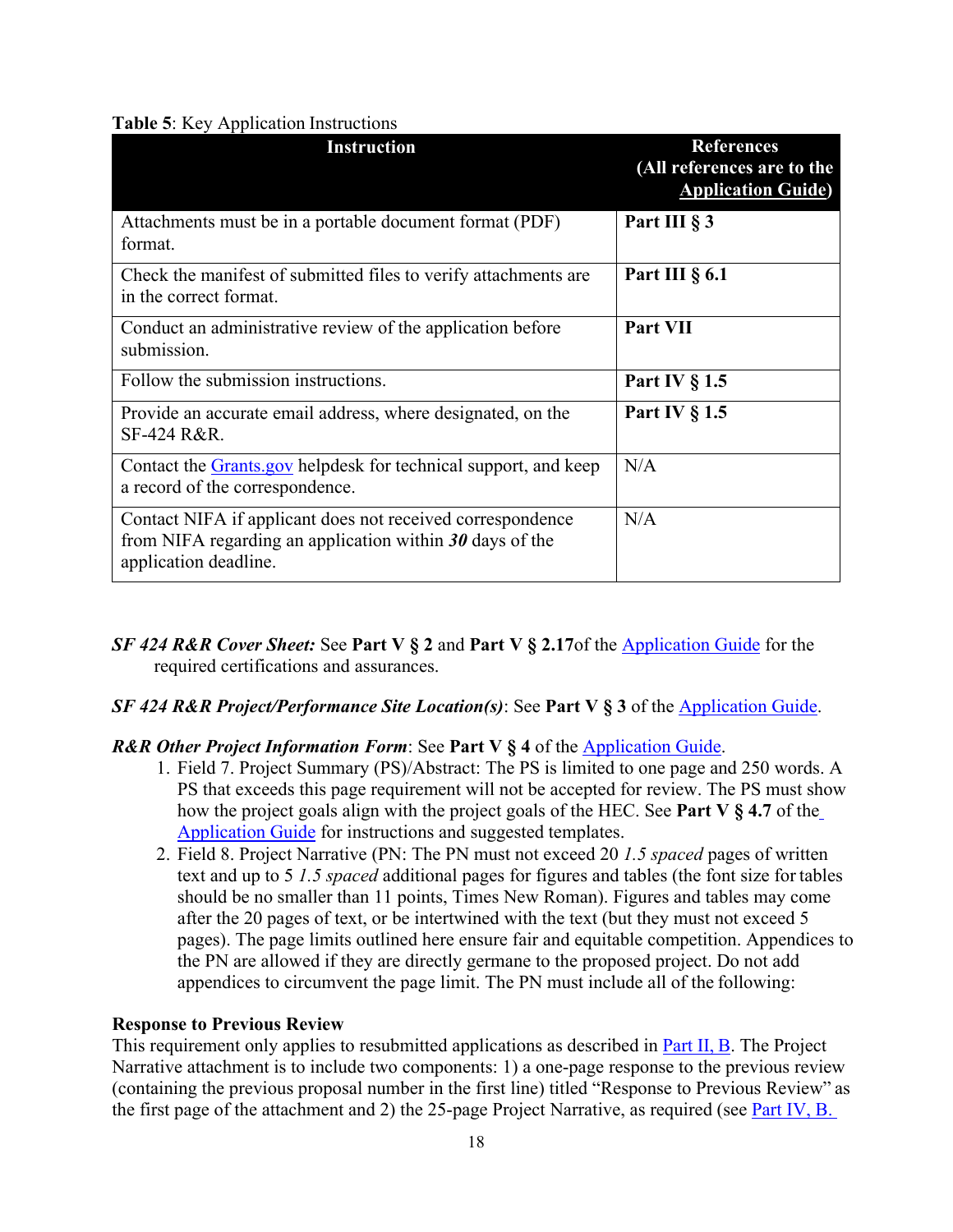above). The one-page "Response to Previous Review" does not count against the 25-page limit of the Project Narrative. In resubmitted applications, the response to previous review should come before the narrative cover page (which is discussed below).

The narrative cover page (first page of the Project Narrative) must include the information below and will not count towards the page limit of the Project Narrative.

- a. Project Title;
- b. Project Director (and any) Co-Project Director(s) (include institutional affiliation for each);
- c. Educational Need Area: (Part II, C..);
- d. Projected number of students or faculty to be served by the project during the project period (i.e., using a new curriculum, instructional delivery system, student career opportunity; benefitting from a partnership between institutions; etc.);
- e. Primary Discipline Code/Academic Discipline: (Select one from the list below);
- f. Grant Type: Planning Activity, Standard, CG1, or CG2. (See 'Definitions', Appendix  $III);$
- g. Total Funds Requested: (List total Federal funds requested for this application. If this project is a CG1 Or CG2 Project Proposal, also list each partner's total funds requested next to the institution/organization's name); and
- h. Partners: If CG1 or CG2 Project Proposal, list all partner institutions/organizations that will share grant funding

#### <span id="page-18-0"></span>**Table 6:** Academic Codes and Disciplines

| Codes       | <b>Academic Codes and Disciplines</b>                                                |  |  |
|-------------|--------------------------------------------------------------------------------------|--|--|
| A           | <b>Animal Sciences</b>                                                               |  |  |
| B           | Related Biological Sciences (includes General/Basic Biotechnology, Biochemistry, and |  |  |
|             | Microbiology)                                                                        |  |  |
| $\mathbf C$ | Conservation and Renewable Natural Resources (includes Forestry)                     |  |  |
| D           | Soil Sciences                                                                        |  |  |
| ${\bf E}$   | Agricultural/Biological Engineering                                                  |  |  |
| $\mathbf F$ | Food Science/Technology and Manufacturing                                            |  |  |
| G           | General Food, agricultural and human sciences (includes multidisciplinary projects)  |  |  |
| $\bf H$     |                                                                                      |  |  |
|             | Human Sciences/Family and Consumer Sciences (excludes Human Nutrition)               |  |  |
| I           | International Education/Research (enhancement of U.S. programs)                      |  |  |
| J           | Entomology - Animal                                                                  |  |  |
| L           | <b>Environmental Sciences/Management</b>                                             |  |  |
| M           | Agribusiness (includes Management, Marketing, and Agricultural Economics)            |  |  |
| N           | Human Nutrition                                                                      |  |  |
| $\mathbf 0$ | Other (Describe only if not listed above)                                            |  |  |
| P           | Plant Sciences and Horticulture                                                      |  |  |
| Q           | Aquaculture                                                                          |  |  |
| S           | Agricultural Social Sciences (includes Agricultural Education,                       |  |  |
|             | Agricultural Communications, and Rural Sociology)                                    |  |  |
| T           | Entomology - Plant                                                                   |  |  |
| V           | Veterinary Medicine/Science                                                          |  |  |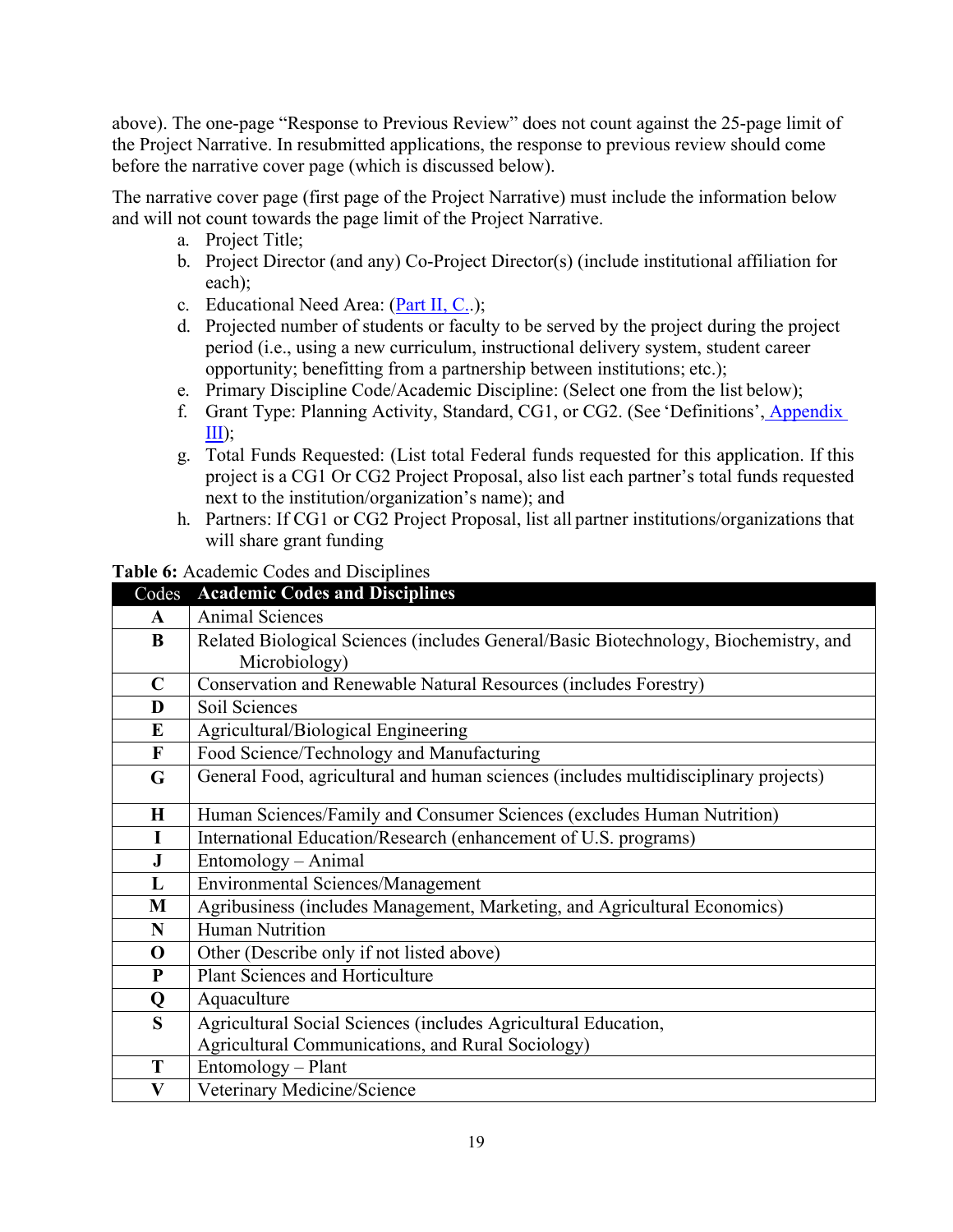| W  | Science '<br>w ater                      |
|----|------------------------------------------|
| ∡⊾ | Data Science and Artificial Intelligence |

Prepare the application using a standard size  $(8\frac{1}{2}$ " x  $11$ ") page, one-inch margins, no type smaller than 12-point font, and double line spacing. Use an easily readable font face (e.g., Arial, Times New Roman). Information may not be appended to an application to circumvent page limitations prescribed for the Project Narrative.

In new applications, the narrative cover page should come before the table of contents. In resubmitted applications, please use this order: 1) response to previous review, 2) narrative cover page, 3) table of contents.

The Project Narrative must include all the following:

# 1. *Potential for Advancing the Quality of Education; Significance of the Problem*

- a. *Identification of Educational Problem and Project Impact:* Briefly state: (1) the specific instructional problem/challenge (or opportunity) to be addressed; (2) the anticipated project audience; and (3) the project's target objectives (what change in education is proposed?) and its anticipated, overall impact on improving the quality of food and agricultural sciences education.
- b. *Project Justification:* Summarize the body of knowledge justifying the need for the proposed project. Discuss how the project's Educational Need Area (Part II, C.) will be of value at the state, regional, national, or international level(s). Where applicable, explain how it will improve the food and agricultural science capabilities of students. Describe any previously funded projects that are ongoing or recently completed that are related to the proposed project.
- c. *Institutional long-range Goals:* Explain how the project will help satisfy the institution/organization's high-priority objectives, or how the project is linked to and supported by the institution/organization's strategic plan.
- d. *Innovation:* Describe the proposal's creative approach to improving the quality of food and agricultural sciences education, solving an educational problem, or promoting programs that advance equal opportunity for all students. Support your choice, with actual experiences or literature.
- e. *Multidisciplinary and/or Problem-based Focus:* Indicate how the project is relevant to multiple disciplines in food and agricultural sciences education and how the project will enhance students' understanding of complex agricultural systems. Also, discuss whether the project may be adapted by, or serve as a model for other institutions.

# 2. *Proposed Approach and Cooperative Linkages*

- a. *Plan of Operation and Methodology:* Describe procedures for accomplishing the objectives of the project. Describe plans for management of the project to ensure its proper and efficient administration. Describe the way in which resources and personnel will be used to conduct the project.
- b. *Timetable:* Identify all important project milestones (performance targets that indicate when project goals will be met) and dates as they relate to project start-up, execution, evaluation, dissemination, and closeout.
- c. *Evaluation Plans:* State the methodologies to be used in assessing the accomplishment of stated products, results, and measurable impacts from the project. Discuss the strategies and metrics for evaluating progress toward meeting the two HEC goals from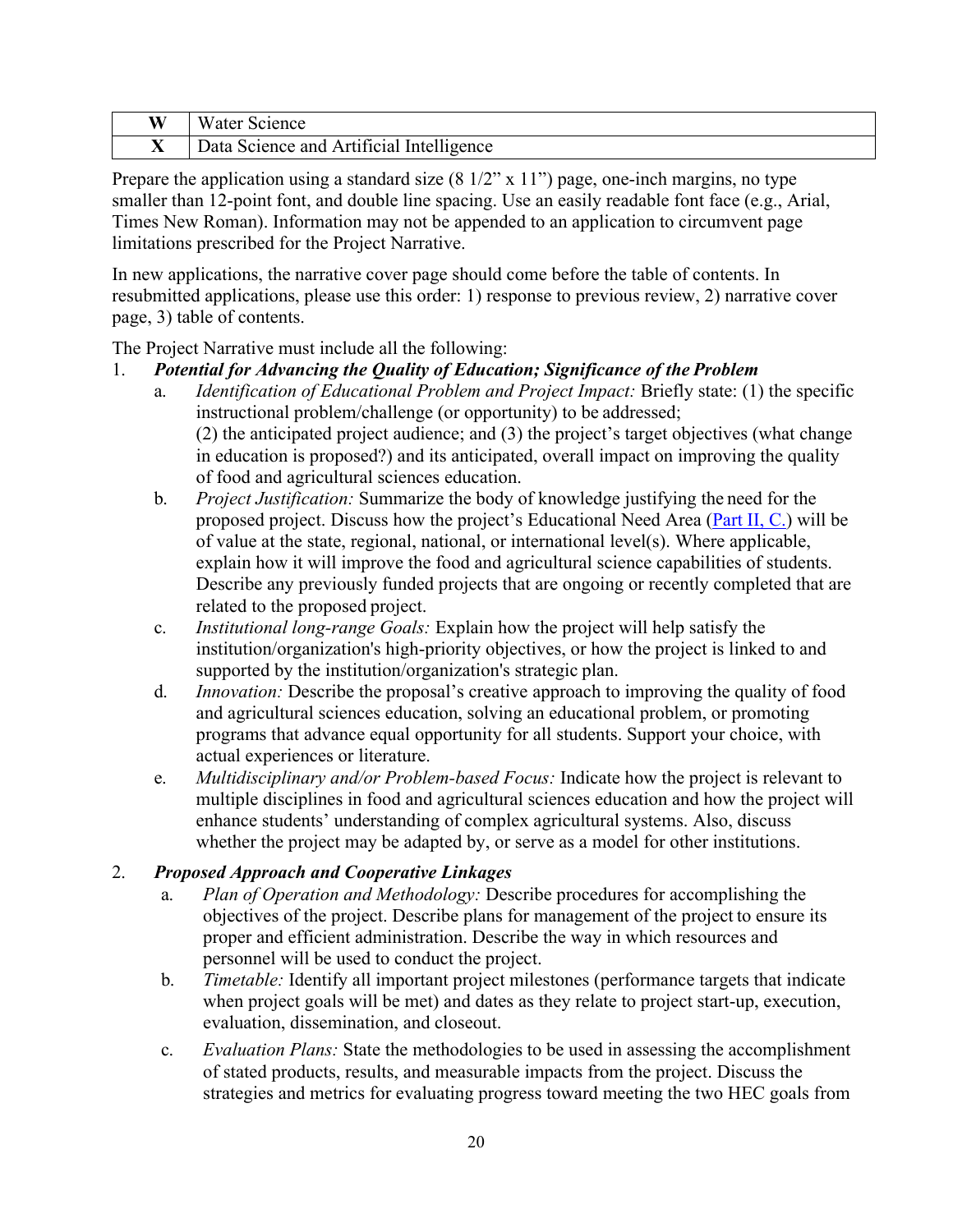Part I, B. Describe any data to be collected and analyzed. Demonstrate how the project will improve education. This section must clearly indicate how you plan to measure impacts. This is optional for Planning Activity grant applications. The following guidance will assist you with developing your evaluation plan:

- i. The evaluation may also include assessment of other outcomes, particularly if the project aims to change organizational structures, create cost- efficiencies, or achieve other ends. Explain the data gathering procedures that will be used to monitor and assess progress toward intended project goals. When describing the measurement instruments you plan to use (surveys, interviews, focus groups, assessments of e-portfolios or capstone projects, measures of class performance, scores on standardized tests, cost- benefit analyses, etc.), be sure to mention why they are appropriate to gauging success.
- ii. The evaluation plan section should make a convincing case to reviewers that at the conclusion of the grant, the grantee could report the extent to which learning and engagement outcomes, professional development goals, and/or organizational outcomes have been achieved. Reviewers will be looking for evidence that the applicant thought about how to measure both successes and failures and what adjustments could be made to enhance program outcomes in the future. Collection of this evidence is critical to achieving HEC's goal of making data about educational improvements and innovation available to the education community.
- iii. The project budget should contain funding to either hire an outside project evaluator, or to present convincing evidence that an appropriate evaluator is already on staff and available to provide assistance with assessment and evaluation throughout the life of the project. As a guide, up to 10 percent of grant funds may be used to support this purpose. Be mindful if you chose this option to avoid conflicts of interest.
- d. *Dissemination Plans:* The application must document how project accomplishments (products, results and impacts, etc.) will be published or otherwise disseminated to the broadest extent throughout the academic community. This may include educational journals or other professional discipline publications, and presentations at regional or national conferences and workshops, including the HEC Project Directors' Meeting. Discuss the institution/organization's commitment to disseminate project results and products and the potential for institutionalization. Identify target audiences and explain methods of communication. This is optional for Planning Activity grant applications.
- e. *Partnerships and Collaborative Efforts:* Explain how the project will maximize partnership and collaborative efforts to strengthen food and agricultural sciences education (e.g., involvement of faculty in related disciplines at the same institution, CG1 or CG2 projects with other educational institution/organizations, or cooperative activities with business or industry). Provide evidence, via letters from the parties involved in the partnership or collaborative arrangement.
- f. *Potential Pitfalls, Limitations, and Alternatives (if applicable):* Identify and explain any potential challenges that might impede progress during the duration of the project. Additionally, describe any potential strategies or alternatives that might be implemented to address such challenges. This section is optional for all applications and therefore, it will not count against the applicant during the evaluation process.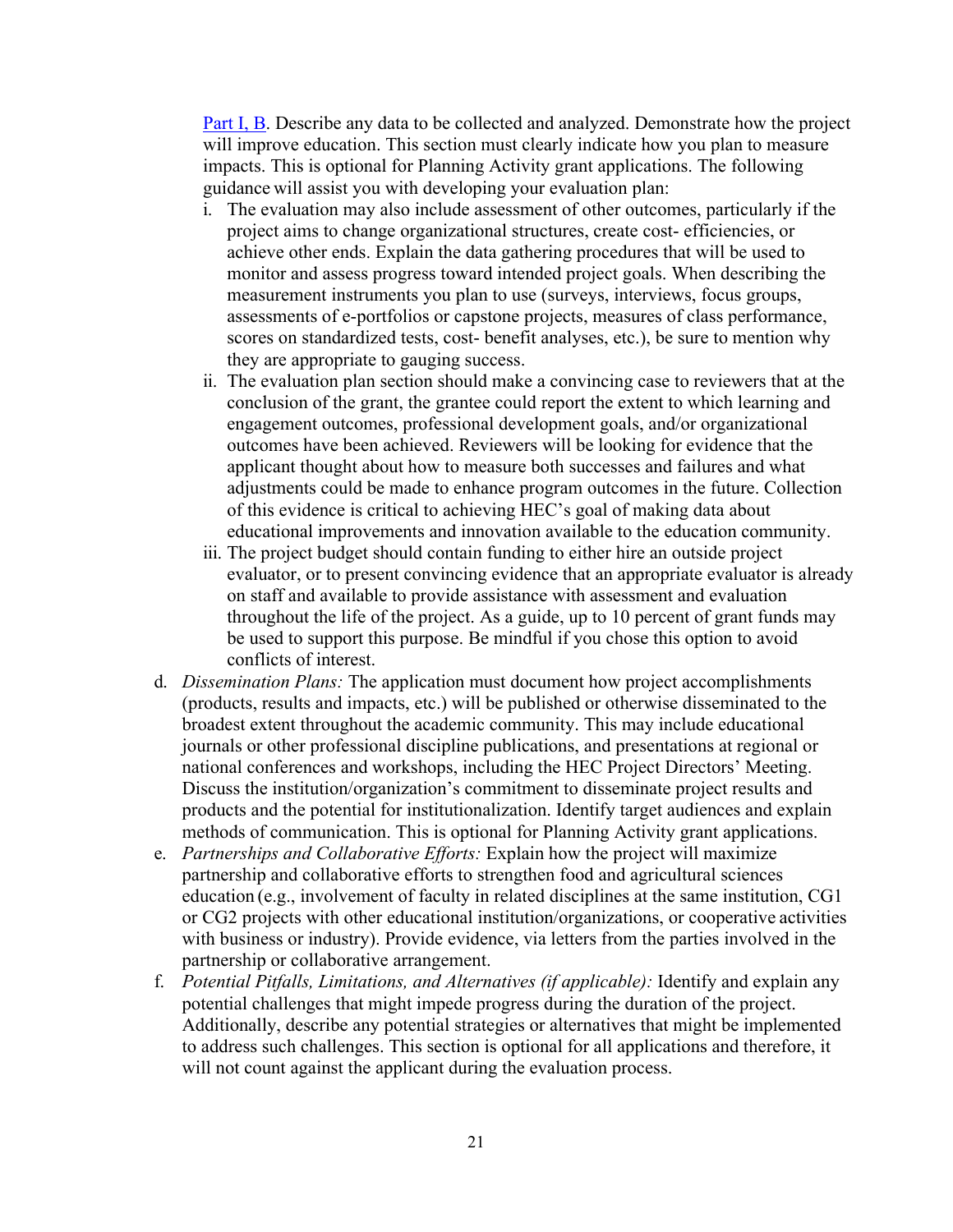# 3. *Institutional Capability and Capacity Building*

- a. *Institutional/organizational Commitment and Capability:* Demonstrate that the program administration is committed to this project and has the capability to ensure its completion.
- b. *Institutional/organizational Resources:* Document the necessary institutional/organizational resources (administrative, facilities, equipment, and/or materials), and other appropriate resources, that will be made available to the project. Demonstrate how these resources, when combined with the support requested from USDA, will be adequate to carry out the activities of the project.
- c. *Academic Enhancement:* Document how this project will improve and strengthen teaching at the institution (including any partner institutions/organizations). Include how any project performance target(s) identified above (2.b., Timetable) will be incorporated into academic instruction at the institution. Discuss how the benefits to be derived from the project will transcend the applicant institution/organization or the grant period.
- d. *Continuation Plans:* Discuss the likelihood of, or specific plans for, continuation or expansion of the project beyond the period of USDA support. Describe how the institutions/organization's long-range budget or academic plan provides for the realistic continuation or expansion of the initiative undertaken by this project after the grant period ends. Explain the plans for eventual self-support built into the project, and the plans to institutionalize the program if it is successful. Describe any indications of other continuing non- federal support. Provide details of the expected outcomes, and the targeted audience that would benefit from the continuation of this project. **This is optional for Planning Activity grant applications.**
- 4. *Key Personnel*: Discuss the adequacy and specific attributes and project responsibilities of each key person associated with the project. Also include the background and qualifications of those personnel who will be responsible for assessing project results and administering the project evaluation and reporting process.

#### 5. *Budget and Cost-effectiveness*

- a. *Budget:* In addition to the separate, required budget forms and budget justification, discuss how the budget specifically supports the proposed project activities. Explain how such budget items as professional or technical staff time and salary, travel, equipment, etc., are necessary and reasonable to achieve project objectives. Justify that all funds requested from USDA are allocated adequately between the applicant and any collaborating institution/organization(s), and will be appropriate to carry out the activities of the project. If the application addresses more than one Educational Need Area (see Part II, C.), you must include estimates of the proportion of the funds requested from USDA that will support each respective area.
- b. *Cost-effectiveness:* Justify the project's cost-effectiveness. Show how the project maximizes the use of limited resources, optimizes educational value for the dollar, achieves economies of scale, or leverages additional funds. For example, discuss how the project has the potential to generate a critical mass of expertise and activity focused on a need area.

3. Field 12, Add Other Attachments: See **Part V § 4.12** of the [Application Guide.](https://apply07.grants.gov/apply/opportunities/instructions/PKG00249520-instructions.pdf) *Appendices to Project Narrative – PDF Attachment.* Title the attachment as "Appendices" in the document header and save file as "Appendices." Appendices to the Project Narrative are allowed if they are directly germane to the proposed project. The addition of appendices may not be used to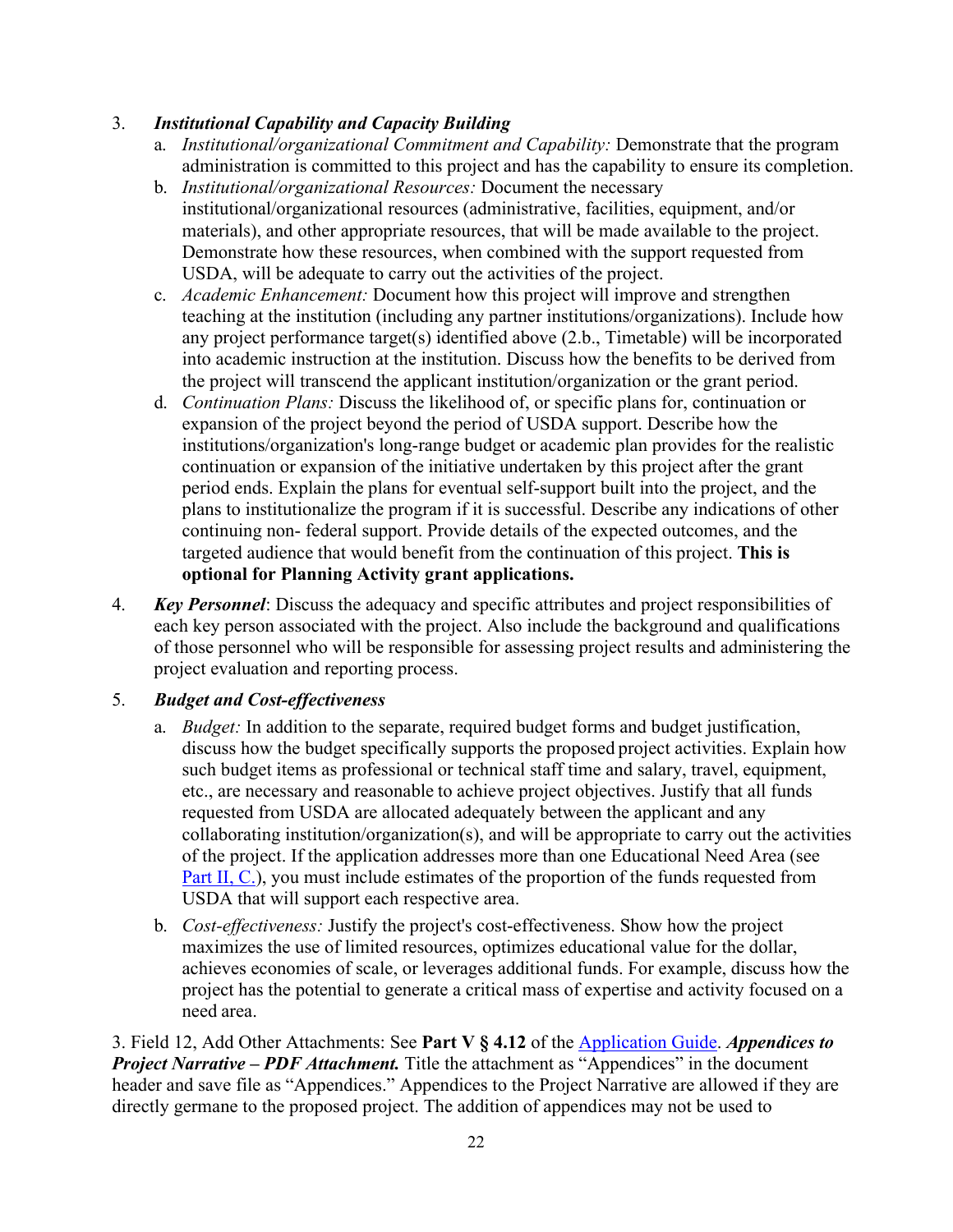circumvent the text and/or figures and tables page limitations.

*Collaborative Arrangements – PDF Attachment***:** Title the attachment as "Collaborative Arrangements" in the document header and save file as "Collaborative Arrangement". If it is necessary to enter into formal consulting or collaborative arrangements with others, such arrangements should be fully explained and justified. If the consultant(s) or collaborator(s) are known at the time of the application, a vitae or resume should be provided. In addition, evidence (e.g., letter of support signed by the AR of the consultant/collaborating organization) should be provided that the collaborators involved have agreed to render these services. The applicant also will be required to provide additional information on consultants and collaborators in the budget portion of the application.

*Expected Outcomes – PDF Attachment:* Title the attachment "Expected Outcomes" in the document header and name the file to be saved as "ExpectedOutcomes." Please use a format, similar to what is provided below, to submit expected outcomes and attach it as the last page of the application. This is optional for Planning Activity grant applications.

| Total expected impact during entire grant<br><b>Period</b>                                                                                                                                                                                                                                                    | <b>Expected</b><br><b>Number</b> | <b>Justification for</b><br><b>Expected Numbers</b> |
|---------------------------------------------------------------------------------------------------------------------------------------------------------------------------------------------------------------------------------------------------------------------------------------------------------------|----------------------------------|-----------------------------------------------------|
| Number of products to be developed through grant<br>funds during the grant period ( <i>i.e.</i> , curricula,<br>academic programs, recruitment/retention<br>programs, materials, experiential learning<br>opportunities)                                                                                      | N/A                              | N/A                                                 |
| Number of faculty supported by this grant for<br>professional development during the grant period:<br>participation in sabbaticals, workshops,<br>conferences, etc.                                                                                                                                           | N/A                              | N/A                                                 |
| Number of students who will indirectly benefit from<br>the products produced from the grant during the<br>grant period (i.e., using the<br>curriculum/instrumentation, enrolled in the program,<br>recruited or retained but not paid by the grant using<br>scholarships, fellowships and<br>assistantships). | N/A                              | N/A                                                 |

<span id="page-22-0"></span>**Table 7:** Expected Outcomes

*R&R Senior/Key Person Profile (Expanded):* See **Part V § 5** of the [Application Guide](https://apply07.grants.gov/apply/opportunities/instructions/PKG00249520-instructions.pdf) for profile requirements, details about the biographical sketch, and suggested support templates.

*R&R Personal Data:* This information is voluntary and is not a precondition of award (see **Part V § 6** of the [Application Guide\)](https://apply07.grants.gov/apply/opportunities/instructions/PKG00249520-instructions.pdf).

# *R&R Budget:* See **Part V § 7** of the [Application Guide.](https://apply07.grants.gov/apply/opportunities/instructions/PKG00249520-instructions.pdf)

Include the travel costs for the Project Director and any other key staff member(s) to attend at least one national Project Directors' meeting, if offered, in Washington, DC, or other announced location during the lifetime of the grant.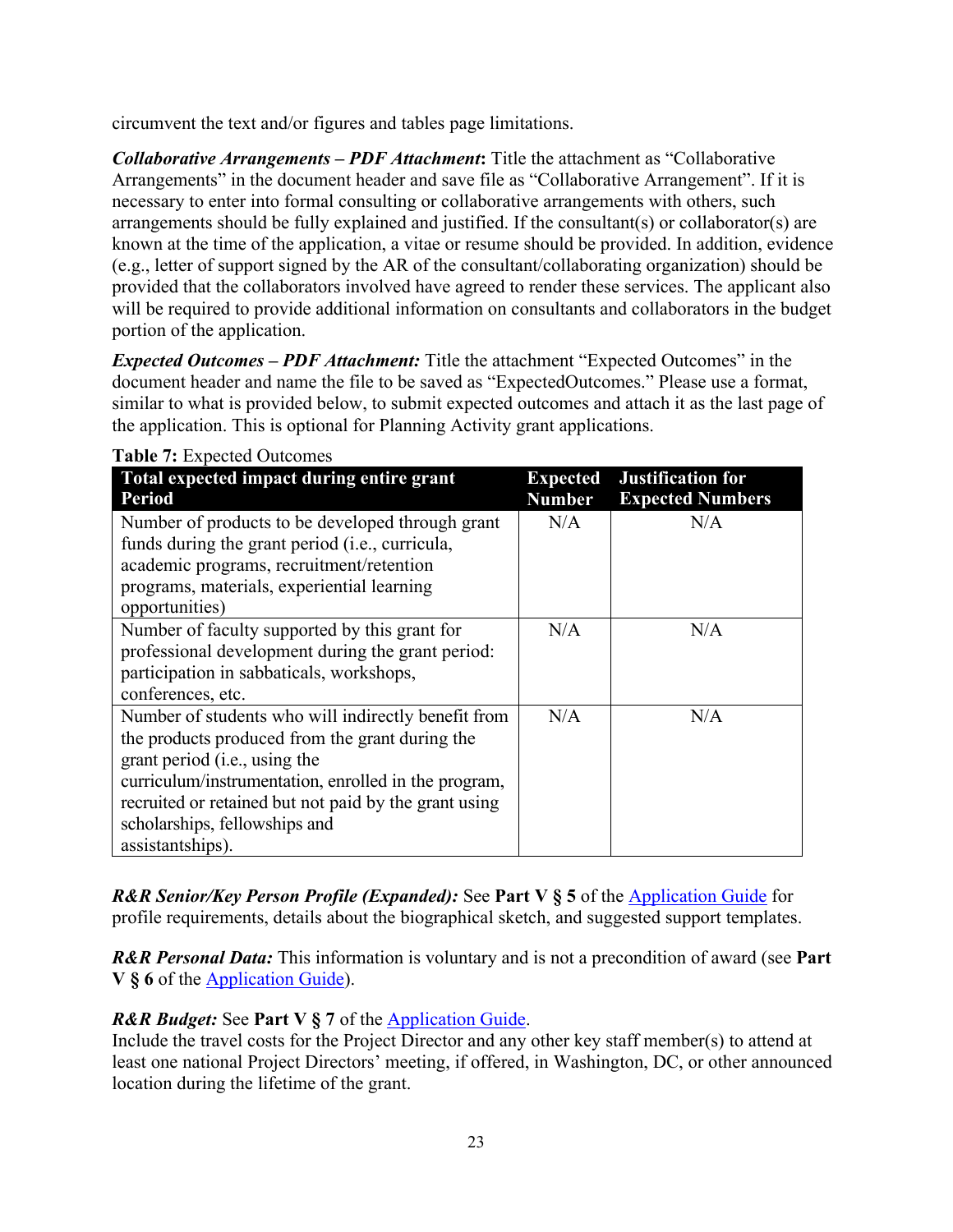Stipends to support students' experiential, academic learning activities outside of the traditional classroom are permitted (as long as such activities are clearly related to a student's degree program and are not extracurricular). Stipends may be requested for materials or supplies to facilitate a student's broad exposure to research/field techniques and methodologies, as well as for reasonable travel expenses and per diem related to student educational experiences (e.g., field trips, data collection, and scientific meetings) directly supporting this funded project. In order for the students to be provided a stipend, they must be currently matriculating in the institution(s) where the projects are being implemented. Stipends may not be used for tuition or scholarships. Any application primarily focused on providing student stipends should also include a plan demonstrating how the stipends will continue into the future once current grant funds expire.

Indirect costs (IDC) – See Part IV  $\S$  C of this RFA for funding restrictions regarding indirect cost, and **Part V 7.9** of the [Application Guide](https://apply07.grants.gov/apply/opportunities/instructions/PKG00249520-instructions.pdf) for additional information.

**R&R Sub award Budget Attachment (Only required if submitting a CG1 or CG2 Project Proposal):** Clearly identify the total grant funding anticipated for the applicant and each partner to demonstrate the required sharing percentage. Further itemized all expenditures for the applicant and all partners in the Budget Justification. Funds do not have to be divided equally among project years. Remember that each sub-awardee must have a budget and cumulative for each year they participate in the grant project.

*Data Management Plan:* A DMP is required for this program. Applicants should clearly articulate how the project director (PD) and co-PDs plan to manage and disseminate the data generated by the project. The DMP will be considered during the merit review process (see Part V § B of this RFA, Part III § 3.1 [of the Application Guide](https://apply07.grants.gov/apply/opportunities/instructions/PKG00249520-instructions.pdf) and [NIFA's Data Management Plan\)](https://nifa.usda.gov/resource/data-management-plan-nifa-funded-research-projects).

# **Supplemental Information Form: See Part VI § 1 of the [Application Guide.](https://apply07.grants.gov/apply/opportunities/instructions/PKG00249520-instructions.pdf)**

- 1. Field 2. Program to which the applicant is applying. Enter the program name Higher Education Challenge Grants Program and the program code ER. Accurate entry is critical.
- 2. Field 8. Conflict of Interest List. See **Part VI § 1.8** of the [Application](https://apply07.grants.gov/apply/opportunities/instructions/PKG00249520-instructions.pdf) Guide.

*Representations Regarding Felony Conviction and Tax Delinquent Status for Corporate Applicants*: This is required for corporate applicants. See **Part VI § 2** of the [Application Guide](https://apply07.grants.gov/apply/opportunities/instructions/PKG00249520-instructions.pdf) for a description of the term, "corporation."

# <span id="page-23-0"></span>**C. Funding Restrictions**

*Indirect Cost (IDC)are not to exceed 30 percent of Total Federal Funds Awarded (TFFA) of the recipient*. Section 1462(a) and (c) of the National Agricultural Research, Extension, and Teaching Policy Act of 1977 (NARETPA) limits IDC for the overall award to 30 percent of Total Federal Funds Awarded (TFFA) under a research, education, or extension grant. The maximum IDC rate allowed under the award is determined by calculating the amount of IDC using:

- 1. The sum of an institution's negotiated indirect cost rate and the indirect cost rate charged by sub-awardees, if any; or
- 2. 30 percent of TFFA.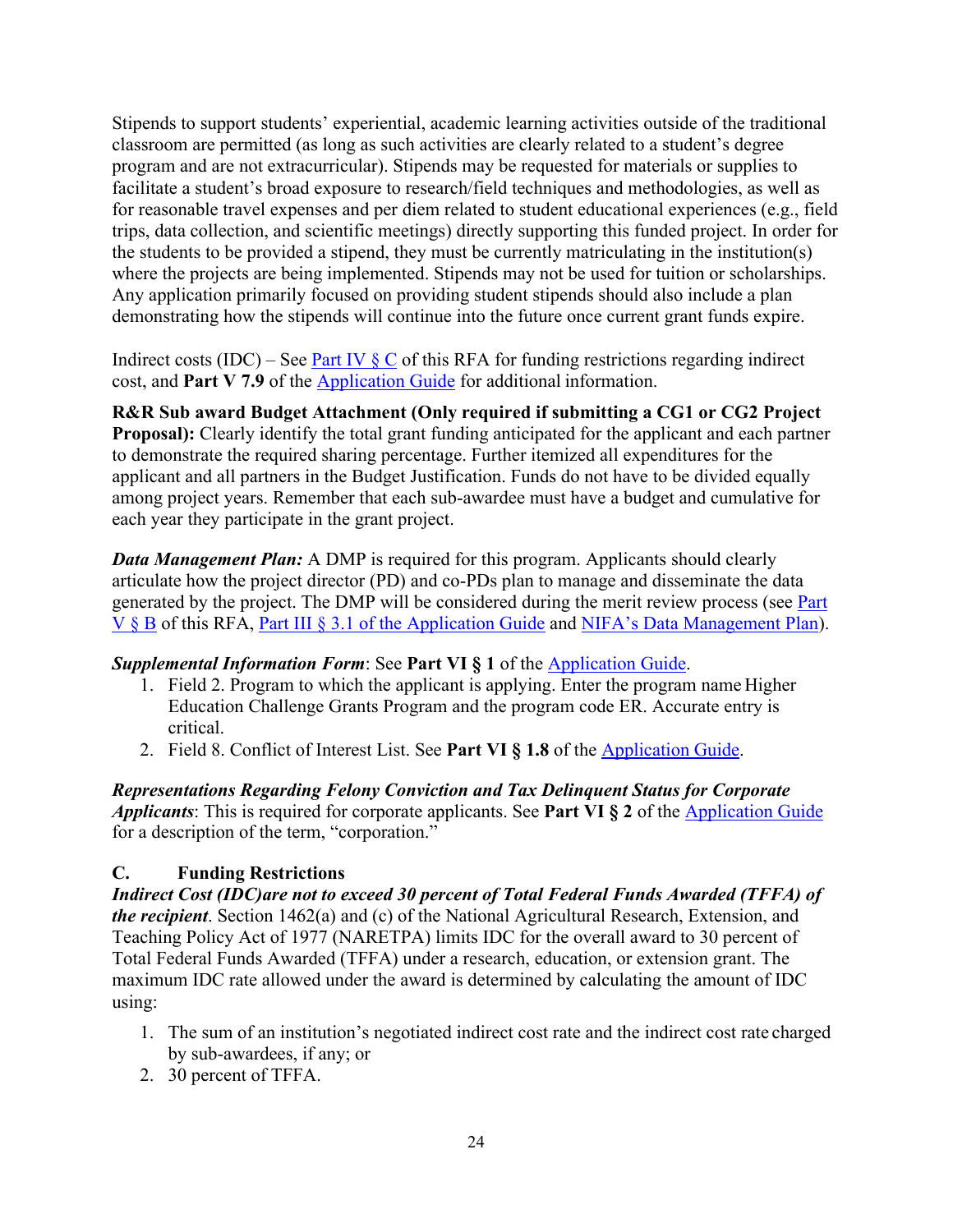The maximum allowable IDC rate under the award, including the IDC charged by the subawardee(s), if any, is the lesser of the two rates.

If the result of number one is the lesser of the two rates, the grant recipient is allowed to charge the negotiated IDC rate on the prime award and the sub-award(s), if any. Any sub-awards would be subject to the sub-awardee's negotiated IDC rate. The sub-awardee may charge its negotiated IDC rate on its portion of the award, provided the sum of the IDC rate charged under the award by the prime awardee and the sub-awardee(s) does not exceed 30 percent of the TFFA.

If the result of number two is the lesser of the two rates, then the maximum IDC rate allowed for the overall award, including any sub-award(s), is limited to 30 percent of the TFFA. That is, the IDC of the prime awardee plus the sum of the IDC charged by the sub-awardee(s), if any, may not exceed 30 percent of the TFFA.

In the event of an award, the prime awardee is responsible for ensuring the maximum indirect cost allowed for the award is not exceeded when combining IDC for the Federal portion (i.e., prime and sub-awardee(s)) and any applicable cost-sharing (see  $7$  CFR 3430.52(b)). Amounts exceeding the maximum allowable IDC are considered unallowable. See sections [408 and 410 of](https://www.ecfr.gov/cgi-bin/text-idx?SID=75c51416c3ef0bfc841c8f90bfea3050&mc=true&node=pt2.1.200&rgn=div5#se2.1.200_1408)  [2 CFR 200.](https://www.ecfr.gov/cgi-bin/text-idx?SID=75c51416c3ef0bfc841c8f90bfea3050&mc=true&node=pt2.1.200&rgn=div5#se2.1.200_1408)

Successful applicants must not use grant funds awarded under the authority of this RFA to renovate or refurbish research, education, or extension space; purchase or install fixed equipment in such space; or to plan, repair, rehabilitate, acquire, or construct buildings or facilities.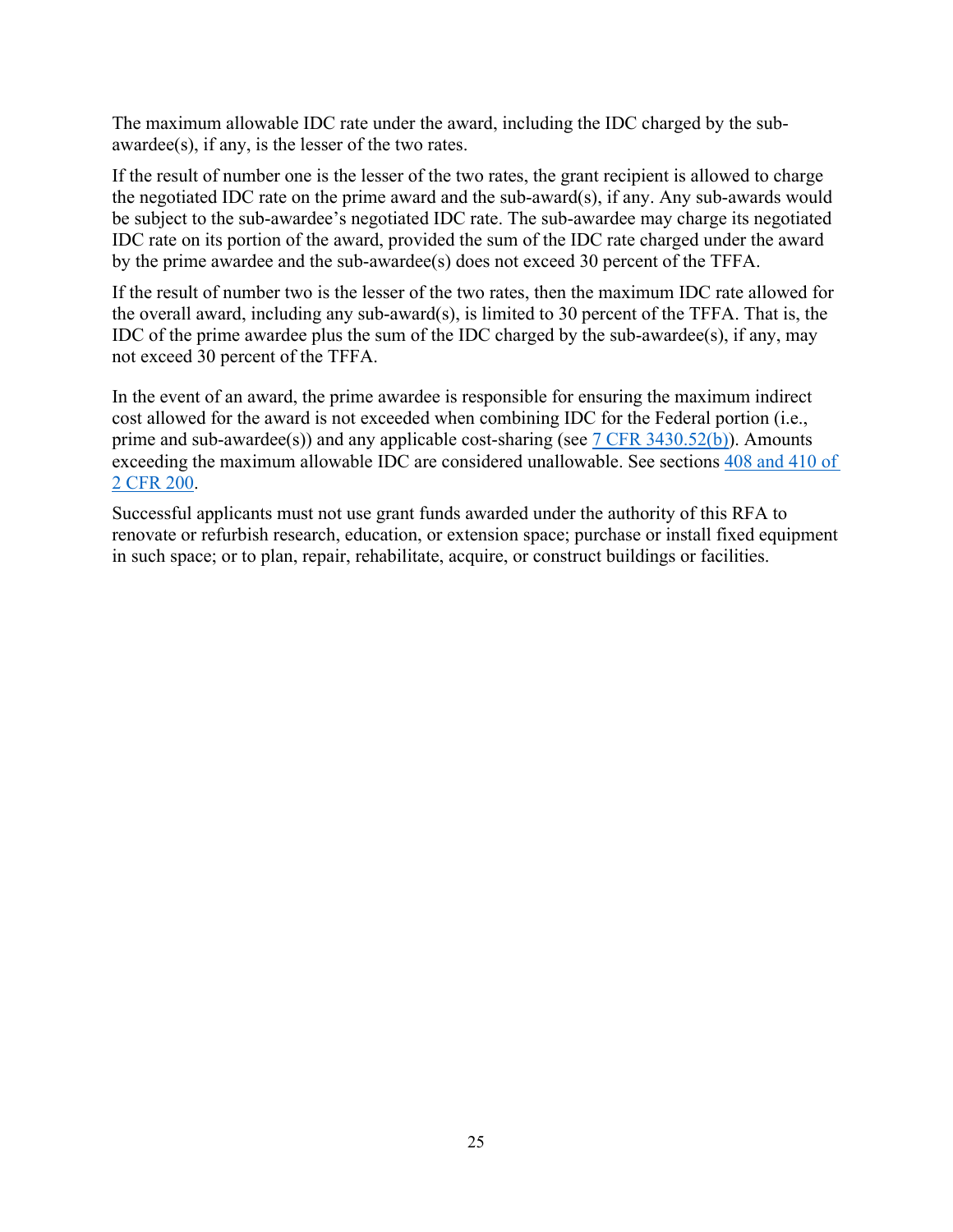# <span id="page-25-0"></span>**PART V. APPLICATION REVIEW REQUIREMENTS**

# <span id="page-25-1"></span>**A. NIFA's Evaluation Process**

NIFA evaluates each application in a two-part process. First, we screen each application to ensure that it meets the administrative requirements as set forth in this RFA. Second, a scientific peer- review process will be used to technically evaluate applications that meet the administrative requirements using a review panel **(see [NIFA Peer Review Process\)](https://nifa.usda.gov/resource/nifa-peer-review-process-competitive-grant-applications).**

# **Scientific Peer Review Process:**

NIFA selects reviewers for the review panel based upon their training and experience in relevant scientific, extension, or education fields, taking into account the following factors:

- The level of relevant formal scientific, technical education, or extension experience of the individual, as well as the extent to which an individual is engaged in relevant research, education, or extension activities;
- The need to include experts from various areas of specialization within relevant scientific, education, or extension fields;
- The need to include other experts (e.g., producers, range or forest managers/operators, and consumers) who can assess relevance of the applications to targeted audiences and to program needs;
- The need to include experts from a variety of organizational types (e.g., colleges, universities, industry, state and Federal agencies, and private profit and non-profit organizations) and geographic locations;
- The need to maintain a balanced composition with regard to minority and female representation and an equitable age distribution; and
- The need to include reviewers who can judge the effective usefulness of each application to producers and the general public.

After each peer review panel has completed its deliberations, the responsible program staff of NIFA will recommend that your project is either approved for support from currently available funds or declined due to insufficient funds or unfavorable review.

NIFA reserves the right to negotiate with the PD/PI and/or the submitting organization or institution regarding project revisions (e.g., reductions in the scope of work, funding level, period, or method of support) prior to recommending any project for funding.

After the review process has been completed, NIFA sends copies of reviews, *not* including the identity of reviewers, and a summary (if applicable) of the review panel comments to the PD.

*Conflicts of interest*: NIFA takes extreme care to prevent any actual or perceived conflicts of interest that may influence the review or evaluation (see [NIFA Peer Review Process for](https://nifa.usda.gov/resource/nifa-peer-review-process-competitive-grant-applications) [Competitive Grant Applications\)](https://nifa.usda.gov/resource/nifa-peer-review-process-competitive-grant-applications).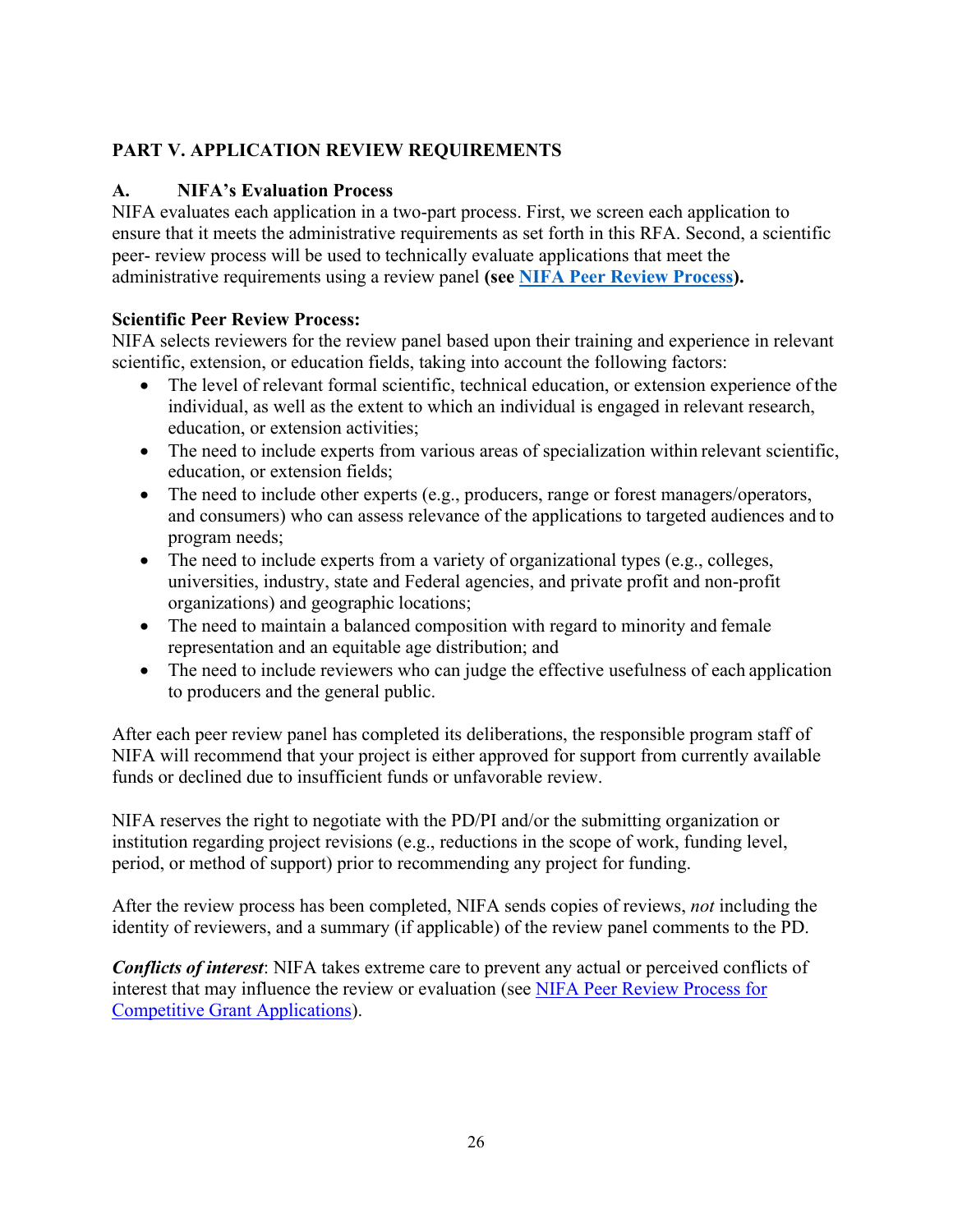#### <span id="page-26-0"></span>**B. Evaluation Criteria**

Each application will be evaluated by three peer reviewers. We will use the evaluation criteria below (which are listed in priority order of importance) to review grant applications submitted in response to this RFA:

- 1. *Potential for Advancing Quality of Education/Significance of the Problem:* This criterion is used to assess the likelihood that the project will have an impact upon and advance the quality of food and agricultural sciences by strengthening institutional capacities to meet clearly delineated needs. Elements considered include institutional long-range goals, identification of a problem or opportunity to be addressed, justification for the project, innovation, advancing educational equity, multidisciplinary and/or problem-based focus, and potential for adoption by other institutions. The proposed project must also show its relevance to the goals of HEC. Priority will be given to
	- a. applications for teaching enhancement projects that demonstrate enhanced coordination among all types of institutions eligible for funding under this section; and
	- b. applications for teaching enhancement projects that focus on innovative, multidisciplinary education programs, material, and curricula.
- 2. *Proposed Approach and Cooperative Linkages:* This criterion relates to the soundness of the proposed approach including objectives, methodology, plan of operation, timetable, expected products and results, evaluation, and dissemination plans. The approach must be based on sound research concepts and educational principles and may be documented through background literature or actual institutional data. Emphasis is placed on the quality of educational or research support provided to the applicant institution/organization through its partnerships and collaborative initiatives, and on the potential cooperative linkages likely to evolve as a result of this project. Any perceived pitfalls and alternative strategies or approaches are addressed.
- 3. *Institutional Capability and Capacity Building:* This criterion relates to the institution's capability to perform the project and the degree to which the project will strengthen its teaching or research capacity. Elements include the institution's commitment to the project, the adequacy of institutional resources (administrative, facilities, equipment, and/or materials) available to carry out the project, potential for academic or research enhancement, and plans for project continuation or expansion beyond the period of USDA support. Institutional data must be included to show the institution's ability to support the proposed project.
- 4. *Key Personnel:* This criterion relates to the adequacy of the number, qualifications and expertise of key persons who will develop and carry out the project, and the qualifications of project personnel who will provide for the assessment of project results and impacts and the dissemination of these findings.
- 5. *Budget and Cost-Effectiveness:* This criterion relates to the extent to which the total budget adequately supports the project and is cost effective. Elements considered include the necessity and reasonableness of costs to carry out project activities and achieve project objectives; the appropriateness of budget allocations between the applicant and any collaborating institution(s); the adequacy of time committed to the project by key project personnel; and the degree to which the project maximizes the use of limited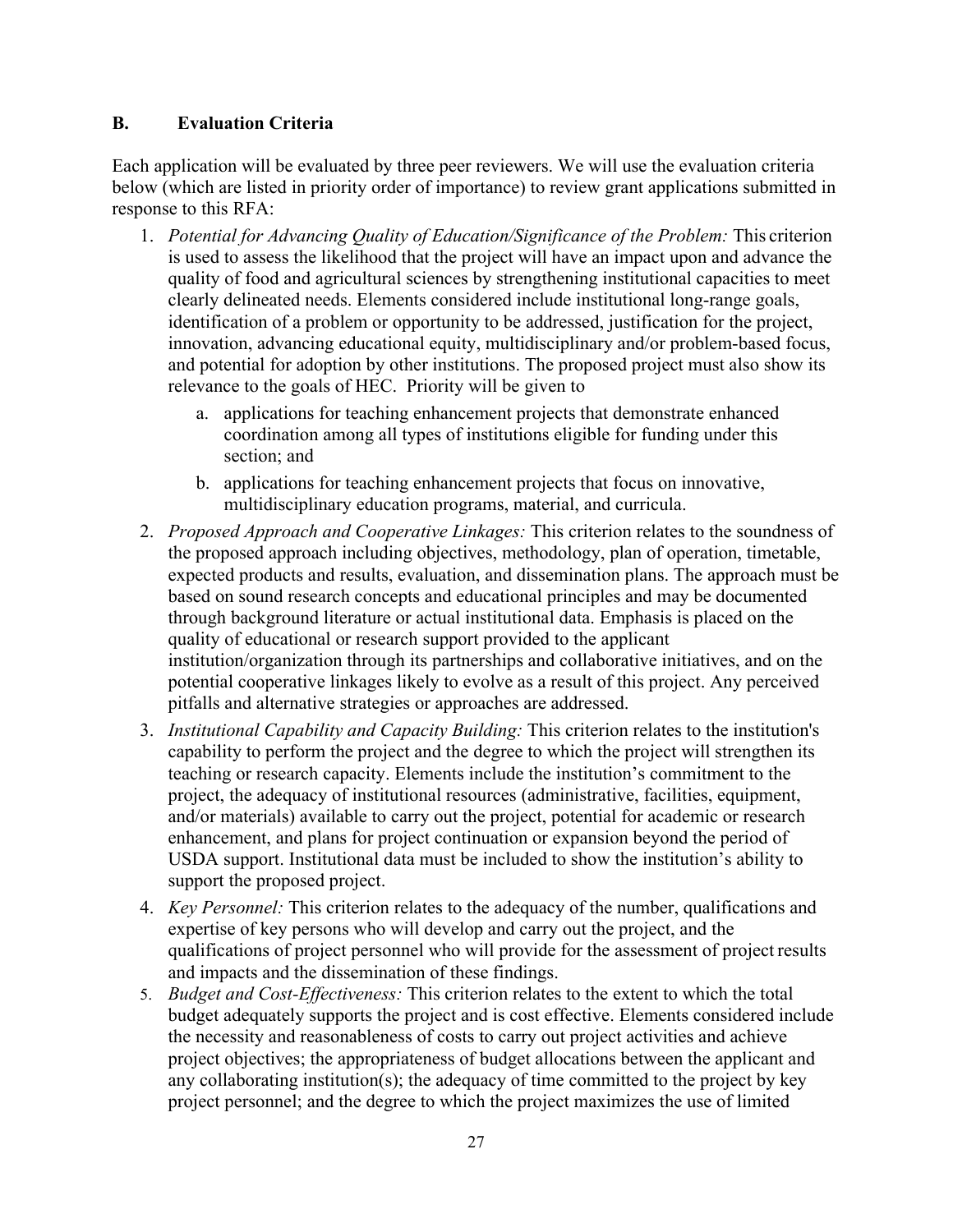resources, optimizes educational value for the dollar, achieves economies of scale, leverages additional funds, and focuses expertise and activity on high priority educational or research need areas.

#### <span id="page-27-0"></span>**C. Organizational Management Information**

Applicants must submit specific management information relating to an applicant prior to an award and update the information as needed. Applicants may only have to update their information if they had previously provided the information under this or another NIFA program. NIFA provides the requisite forms during the pre-award process. Although an applicant may be eligible for award under this program, there are factors that may exclude an applicant from receiving federal financial and nonfinancial assistance and benefits under this program (e.g.,

debarment or suspension of an individual, or a determination that an applicant is not responsible).

# <span id="page-27-1"></span>**D. Application Disposition**

Applicants may withdraw at any time before NIFA makes a final funding decision. NIFA will retain all applications, including withdrawn applications and unfunded applications.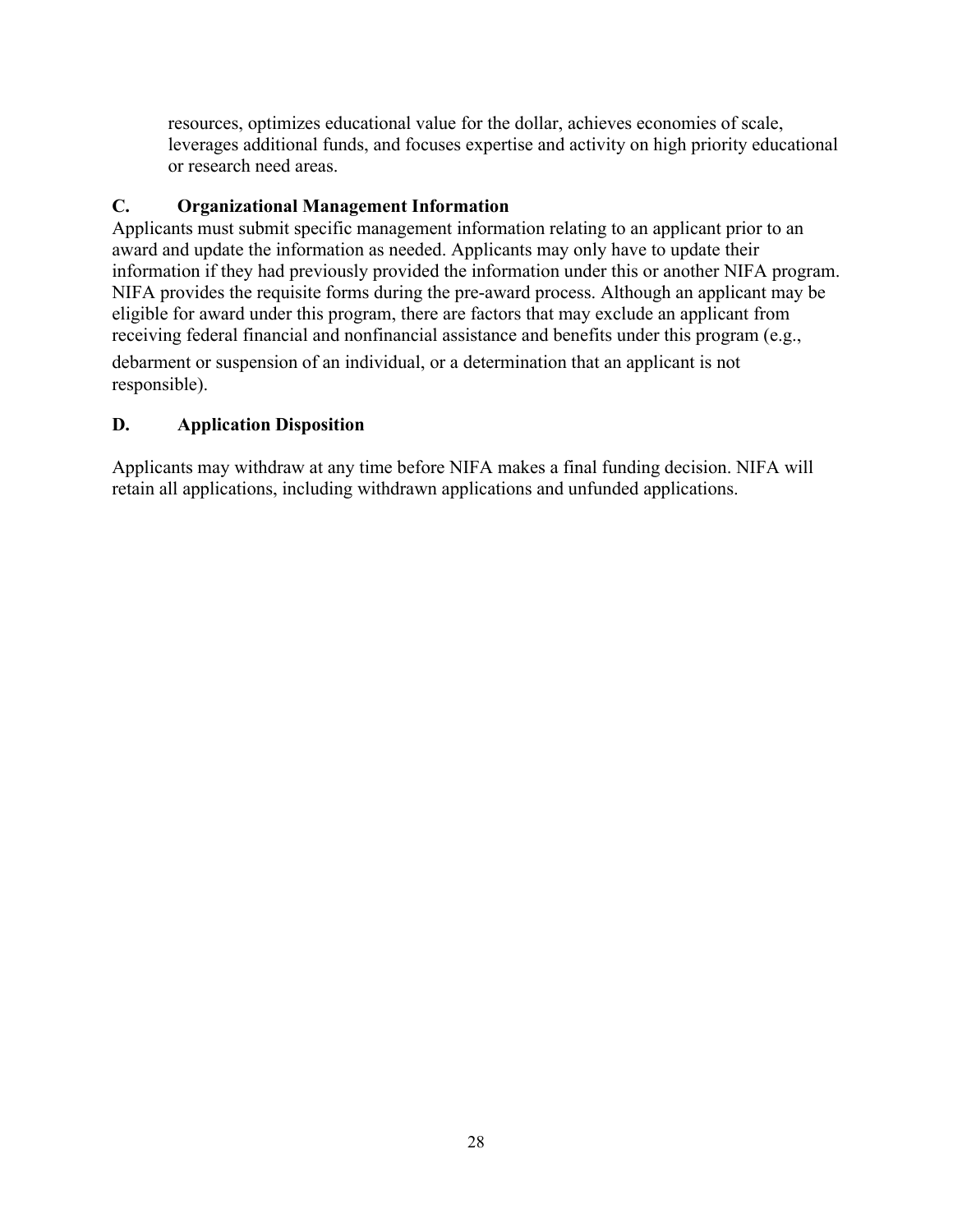# <span id="page-28-0"></span>**PART VI. AWARD ADMINISTRATION**

#### <span id="page-28-1"></span>**A. General**

Within the limit of funds authorized, the NIFA awarding official will make grants to responsible and eligible applicants whose applications are judged most meritorious under the procedures set forth in this RFA. The date specified by the NIFA awarding official as the effective date of the grant must be no later than September 30 of the federal fiscal year in which the project is approved for support and funds are appropriated for such purpose, unless otherwise permitted by law. The project need not be initiated on the grant effective date, but as soon thereafter as practical so that project goals may be attained within the funded project period. All funds granted by NIFA under this RFA may be used only for the purpose for which they are granted in accordance with the approved application and budget, regulations, terms and conditions of the award, applicable federal cost principles, USDA assistance regulations, and [NIFA General](https://ecfr.io/Title-07/pt7.15.3430) [Awards Administration Provisions,7 CFR part 3430, subparts A through E.](https://ecfr.io/Title-07/pt7.15.3430)

*Award Notice* The award document will provide pertinent instructions and information as described in [2 CFR 200.210](https://www.ecfr.gov/cgi-bin/text-idx?SID=70b44cfc44976f4a7742464f7cfbb37e&mc=true&node=se2.1.200_1210&rgn=div8) (see [NIFA's Terms and Conditions\)](https://nifa.usda.gov/terms-and-conditions).

# <span id="page-28-2"></span>**B. Administrative and National Policy Requirements**

Several federal statutes and regulations apply to grant applications and the projects outlined in this RFA (some are listed here: [Federal Regulations\)](https://nifa.usda.gov/federal-regulations). Unless specifically noted by statue or award-specific requirements, [NIFA Policy Guide](https://nifa.usda.gov/policy-guide) applies to all NIFA awards.

# <span id="page-28-3"></span>**C. Expected Program Outputs and Reporting Requirements**

<span id="page-28-4"></span>The output and reporting requirements are included in the award terms and conditions (see [NIFA's Terms and Conditions\)](https://nifa.usda.gov/terms-and-conditions) for information about NIFA award terms). If there are any program or award-specific award terms, they will be identified in the award.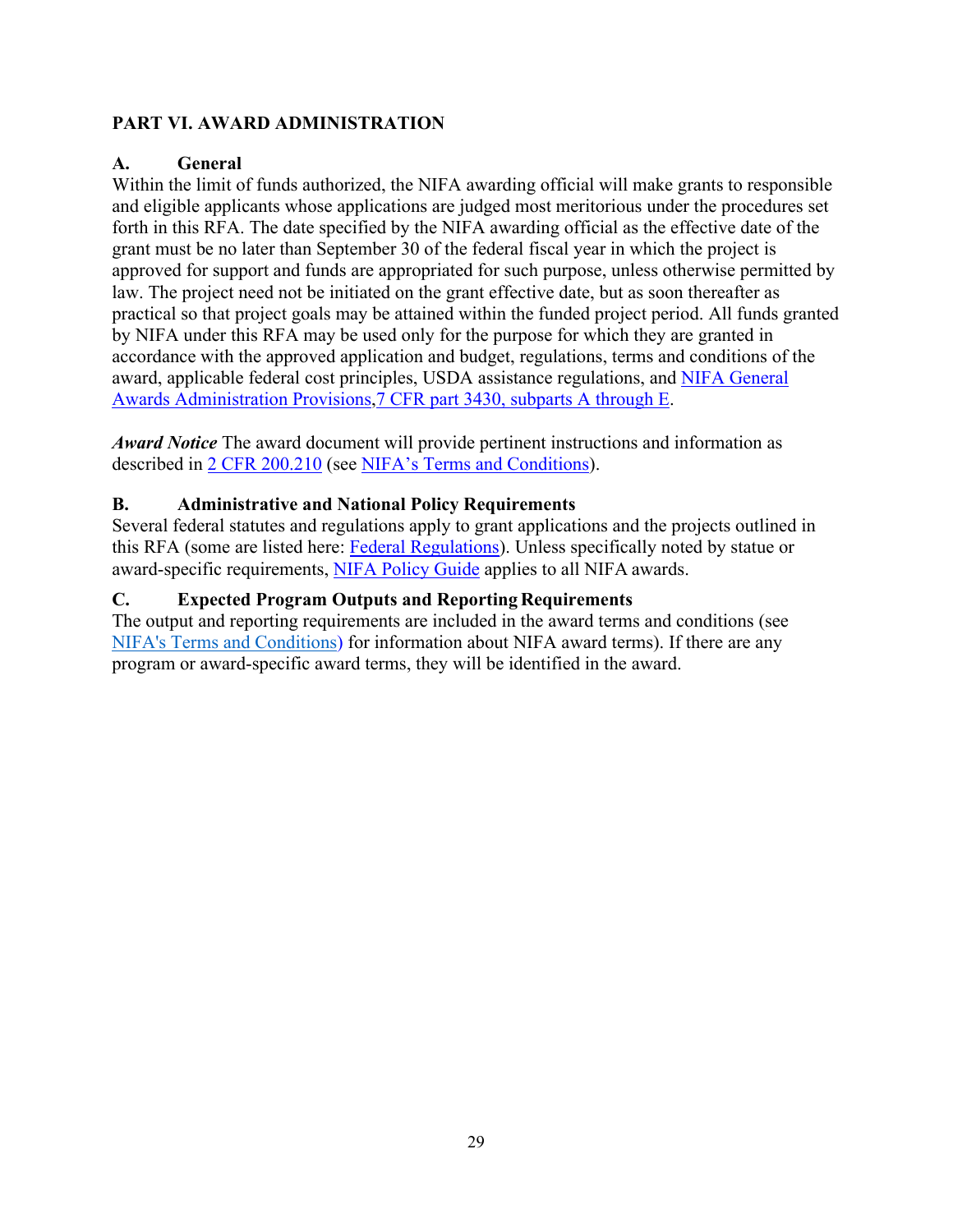# **PART VII. OTHER INFORMATION**

# <span id="page-29-0"></span>**A. Use of Funds and Changes in Budget**

*Delegation of fiscal responsibility:* Unless the terms and conditions of the award state otherwise, awardees may not in whole or in part delegate or transfer to another person, institution, or organization the responsibility for use or expenditure of award funds.

*Changes in Budget or Project Plans:* In accordance with [2 CFR 200.308, a](https://www.ecfr.gov/cgi-bin/text-idx?SID=3af89506559b05297e7d0334cb283e24&mc=true&node=se2.1.200_1308&rgn=div8)wardees must request prior approval from NIFA for the following program or budget-related reasons (the awardee is subject to the terms and conditions identified in the award):

- 1. Change in the scope or the objective of the project or program without prior written approval (even if there is no associated budget revision requiring);
- 2. Change in a key person specified in the application or the federal award;
- 3. Disengagement from the project for more than three months, or a 25 percent reduction in time devoted to the project;
- 4. Inclusion of costs that require prior approval in accordance with [2 CFR 200 Subpart E](https://ecfr.io/Title-02/sp2.1.200.e) [\(Cost Principles\),](https://ecfr.io/Title-02/sp2.1.200.e) or [45 CFR Part 75 Appendix IX,](https://www.ecfr.gov/cgi-bin/text-idx?node=pt45.1.75&ap45.1.75_1521.ix) [\(Principles for Determining Costs](https://www.ecfr.gov/cgi-bin/text-idx?node=pt45.1.75&ap45.1.75_1521.ix) [Applicable to Research and Development under Awards](https://www.ecfr.gov/cgi-bin/text-idx?node=pt45.1.75&ap45.1.75_1521.ix) and Contracts with Hospitals), or 48 CFR, unless waived by the federal awarding agency,
- 5. [Part 31, Contract Cost Principles and](https://ecfr.io/Title-48/pt48.1.31) Procedures;
- 6. Transfer of funds budgeted for participant support costs to other categories of expense [\(§200.75 Participant support](http://federal.elaws.us/cfr/title2.part200.section200.75) costs);
- 7. Sub-awarding, transferring or contracting out of any work under a federal award, including fixed amount sub-awards (see  $\S200.332$ , Fixed Amount Sub-awards), unless described in the application and funded in the approved federal awards. This provision does not apply to the acquisition of supplies, material, equipment, or general support services;
- 8. Changes in the approved cost-sharing or matching provided by the non-federal entity; and
- 9. The need for additional federal funds to complete the project.

# <span id="page-29-1"></span>**B. Confidential Aspects of Applications and Awards**

When an application results in an award, it becomes a part of NIFA transaction records, which are available to the public. Information that the Secretary of Agriculture determines to be confidential, privileged, or proprietary in nature will be held in confidence to the extent permitted by law. Therefore, applicants should clearly mark any information within the application they wish to have considered as confidential, privileged, or proprietary. NIFA will retain a copy of an application that does not result in an award for three years. Such an application will be released only with the consent of the applicant or to the extent required by law. An applicant may withdraw at any time prior to the final action thereon.

#### <span id="page-29-2"></span>**C. Regulatory Information**

This program is not subject to the provisions of [Executive Order 12372,](https://www.fws.gov/policy/library/rgeo12372.pdf) which requires intergovernmental consultation with state and local officials. Under the provisions of the [Paperwork Reduction Act of 1995](https://www.reginfo.gov/public/reginfo/pra.pdf) (44 U.S.C. Chapter 35), the collection of information requirements contained in this notice have been approved under [OMB Document No. 0524-](https://www.federalregister.gov/documents/2018/10/29/2018-23552/submission-for-omb-review-comment-request) [0039.](https://www.federalregister.gov/documents/2018/10/29/2018-23552/submission-for-omb-review-comment-request)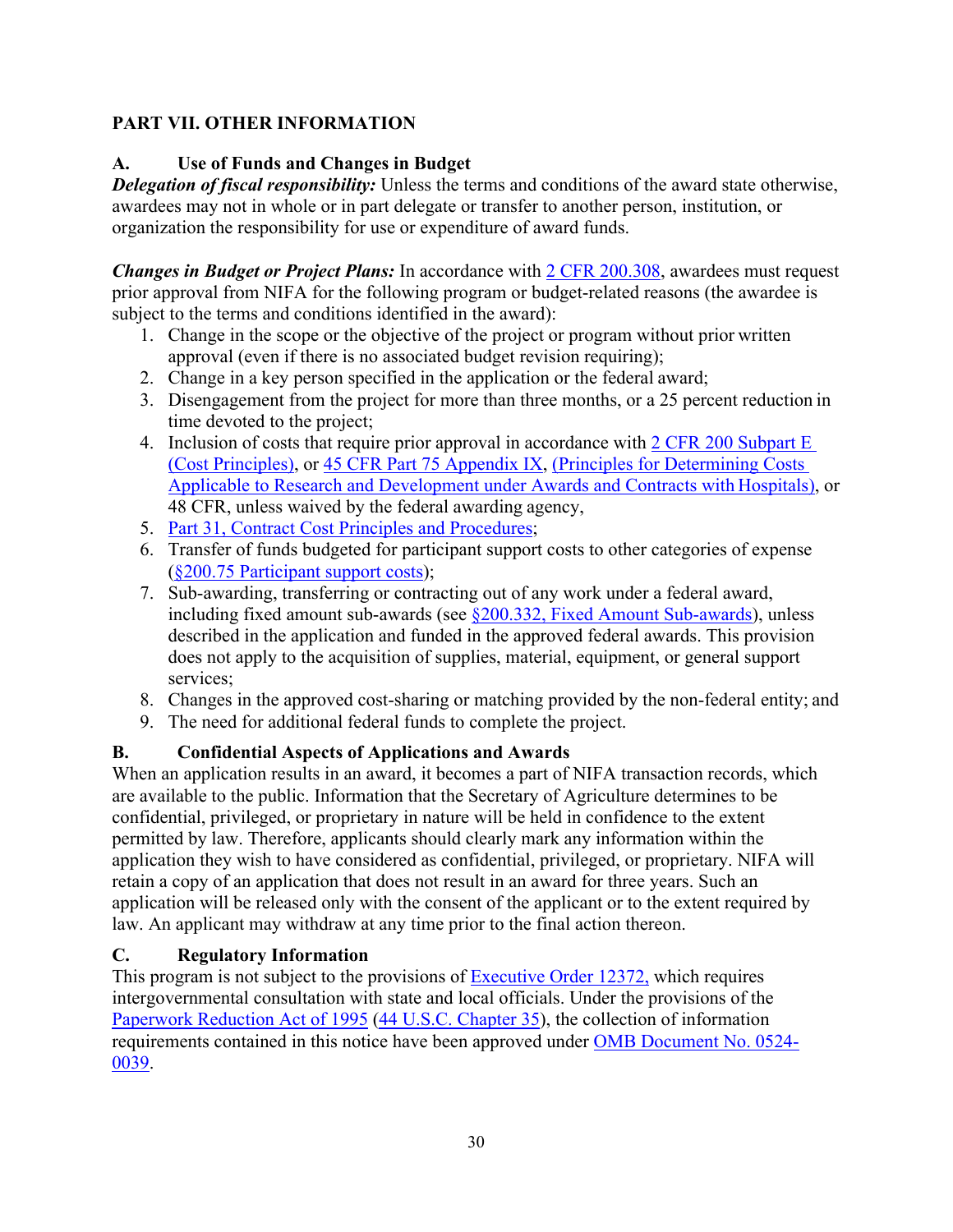#### **APPENDIX I: AGENCY CONTACT**

#### **Programmatic Contact**

| Name                                         | . .<br><b>Email</b>                        | Phone                   |
|----------------------------------------------|--------------------------------------------|-------------------------|
| $\overline{\phantom{a}}$<br>Irma<br>Lawrence | $\sim$<br>~~<br><b>TABLE</b><br>IS<br>10 V | 1905<br>-926-<br>$10 -$ |

For administrative questions related to

- Grants.gov, see Part IV of this RFA
- Other RFA or application questions, please email [policy@usda.gov](mailto:policy@usda.gov)
- Awards under this RFA, please email  $\frac{awards@usda.gov}{awards@usda.gov}$

<span id="page-30-0"></span>National Institute of Food and Agriculture U.S. Department of Agriculture P.O. Box 419205, Mail Stop 10000, Kansas City, MO 64141-6205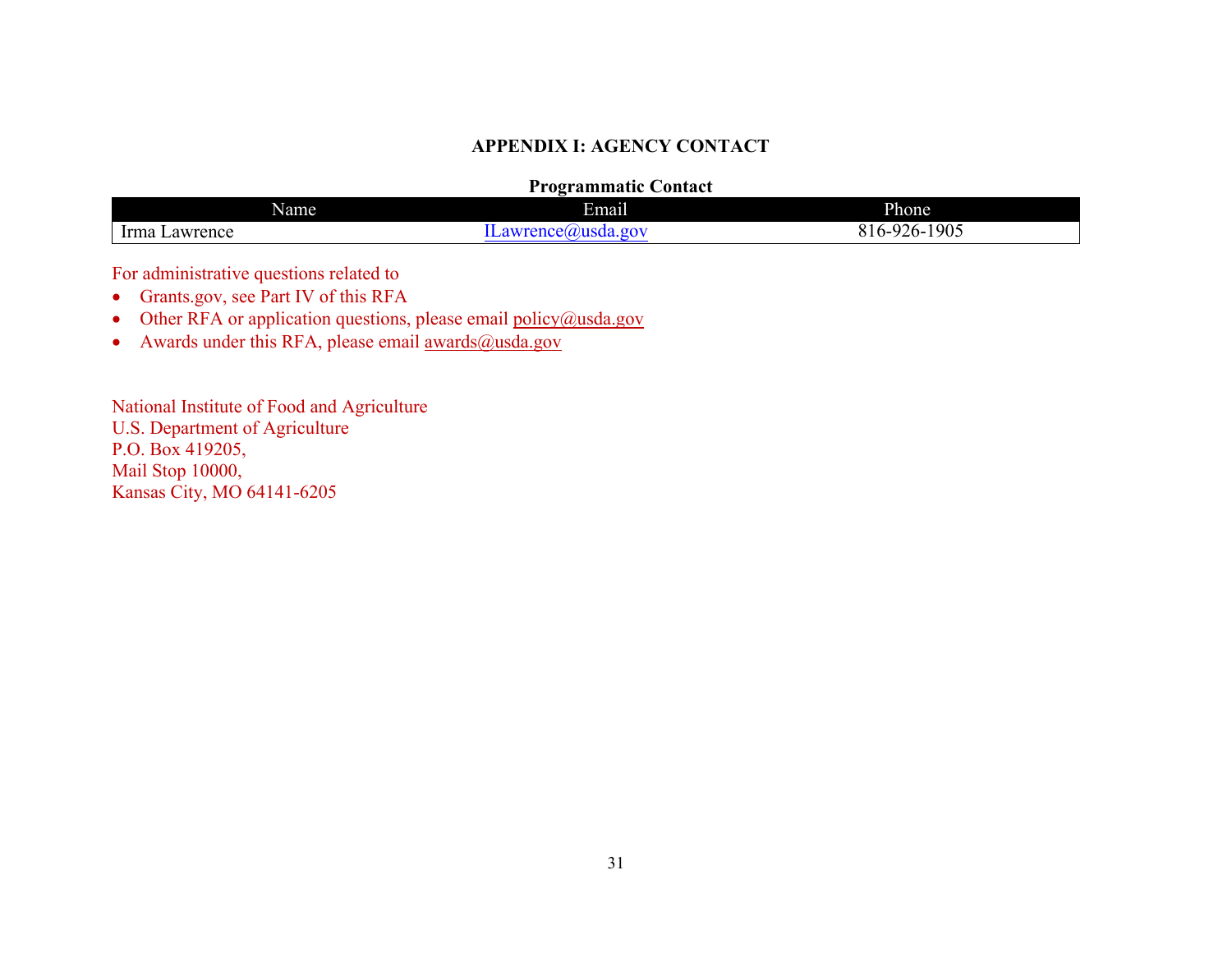| <b>APPENDIX II: GLOSSARY OF TERMS</b> |  |  |
|---------------------------------------|--|--|
|---------------------------------------|--|--|

<span id="page-31-0"></span>

| <b>Name</b>                                                    | <b>Acronyms</b> |
|----------------------------------------------------------------|-----------------|
| <b>Authorized Representative</b>                               | <b>AR</b>       |
| Agricultural Research, Extension, and Education reform Act of  | <b>AREERA</b>   |
| 1998                                                           |                 |
| Catalog of Federal Domestic Assistance                         | <b>CFDA</b>     |
| Collaborative Grant Type 1                                     | CG1             |
| Collaborative Grant Type 2                                     | CG2             |
| Data Management Plan                                           | <b>DMP</b>      |
| Doctor of Veterinary Medicine                                  | <b>DVM</b>      |
| <b>Fiscal Year</b>                                             | <b>FY</b>       |
| Higher Education Challenge Grants Program                      | <b>HEC</b>      |
| National Agricultural Research, Extension, and Teaching Policy | <b>NARETPA</b>  |
| Act of 1977                                                    |                 |
| National Institute of Food and Agriculture                     | <b>NIFA</b>     |
| Project Director                                               | <b>PD</b>       |
| <b>Request for Application</b>                                 | <b>RFA</b>      |
| Research, Education, and Economics                             | <b>REE</b>      |
| Secondary Education, Two-Year Postsecondary Education and      | <b>SPECA</b>    |
| Agriculture in the K-12 Classroom                              |                 |
| United States Department of Agriculture                        | <b>USDA</b>     |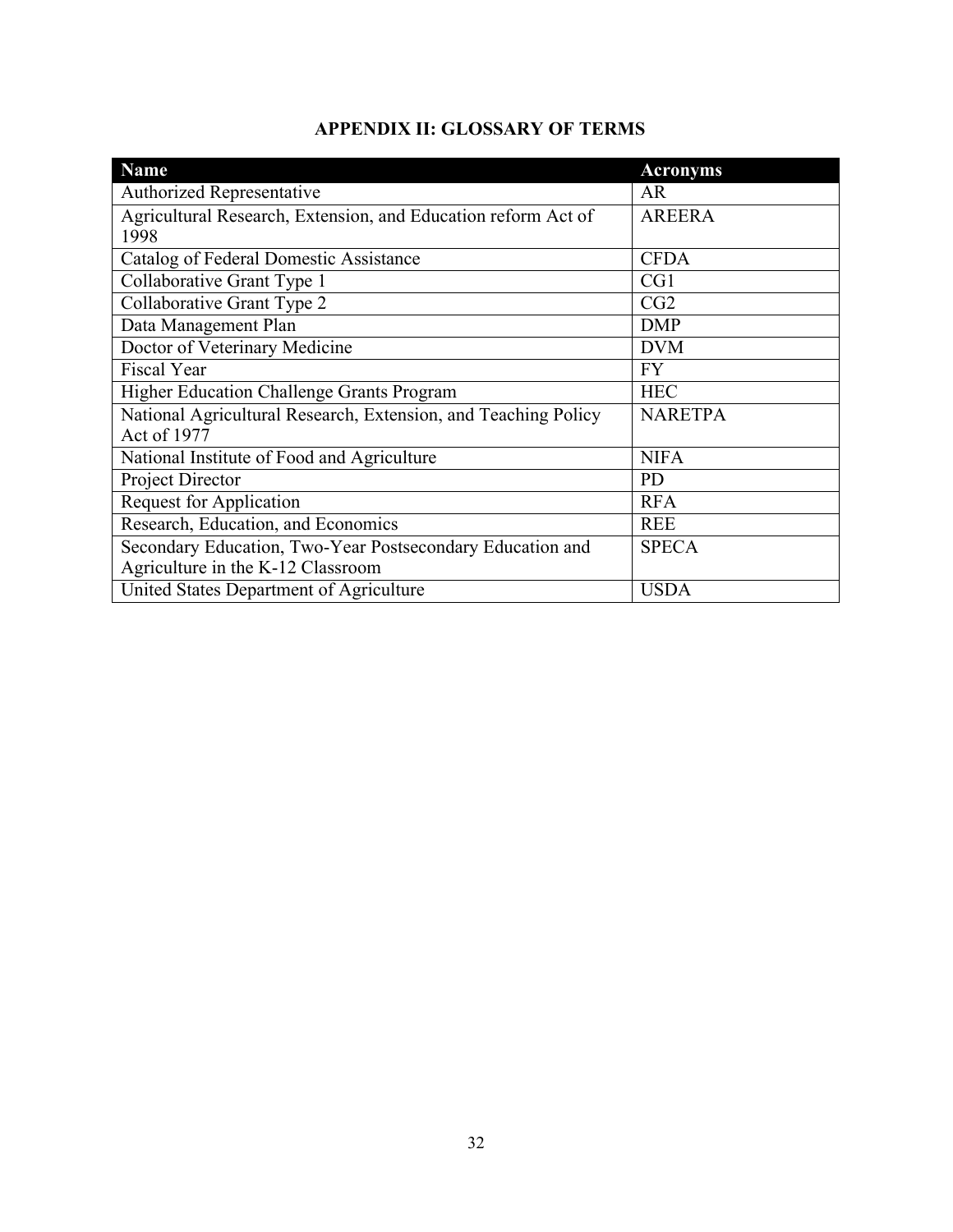# **APPENDIX III: DEFINITIONS**

<span id="page-32-0"></span>Refer to 7 CFR 3430 [Competitive and Noncompetitive Non-formula Federal Assistance](https://www.ecfr.gov/cgi-bin/text-idx?c=ecfr&SID=2a6f6bfbef4c918616eebe5353d0793c&rgn=div5&view=text&node=7%3A15.1.12.2.13&idno=7&7%3A15.1.12.2.13.1.17.2) Programs – [General Award Administrative Provisions](https://www.ecfr.gov/cgi-bin/text-idx?c=ecfr&SID=2a6f6bfbef4c918616eebe5353d0793c&rgn=div5&view=text&node=7%3A15.1.12.2.13&idno=7&7%3A15.1.12.2.13.1.17.2) for additional definitions.

| <b>Terms</b>                      | <b>Definitions</b>                                              |
|-----------------------------------|-----------------------------------------------------------------|
| Citizen or National of the United | (1) a citizen or native resident of a State; or, $(2)$ a person |
| <b>States</b>                     | defined in the Immigration and Nationality Act, 8 U.S.C.        |
|                                   | $1101(a)$ (22), who, though not a citizen of the United         |
|                                   | States, owes permanent allegiance to the United States.         |
| Collaborative Grant Type 1        | An application for a project which will involve the             |
| (CG1) Project                     | applicant institution and one other college, university,        |
|                                   | community college, junior college, or other institution,        |
|                                   | each of which will assume a major role in the conduct of        |
|                                   | the proposed project.                                           |
| Collaborative Grant Type 2        | an application for a project: $(1)$ which will involve the      |
| (CG2) Project                     | applicant institution/organization working in cooperation       |
|                                   | with two or more other entities not legally affiliated with     |
|                                   | the applicant institution, including other schools, colleges,   |
|                                   | universities, community colleges, junior colleges, units of     |
|                                   | State government, private sector organizations, or a            |
|                                   | consortium of institutions; and (2) where the applicant         |
|                                   | institution and each cooperating entity will assume a           |
|                                   | significant role in the conduct of the proposed project.        |
|                                   | Eligible institution means a land-grant college or              |
|                                   | university (including land-grant institutions in the Insular    |
|                                   | Areas), colleges and universities having significant            |
|                                   | minority enrollments and a demonstrable capacity to carry       |
|                                   | out the teaching of FANH sciences, and other U.S.               |
|                                   | colleges and universities having a demonstrable capacity        |
|                                   | to carry out the teaching of FANH sciences. An eligible         |
|                                   | institution includes a research foundation maintained by an     |
|                                   | eligible college or university.                                 |
| Eligible Institution              | a land-grant college or university (including land-grant        |
|                                   | institutions in the Insular Areas), colleges and universities   |
|                                   | having significant minority enrollments and a                   |
|                                   | demonstrable capacity to carry out the teaching of FANH         |
|                                   | sciences, and other U.S. colleges and                           |
|                                   | universities having a demonstrable capacity to carry out        |
|                                   | the teaching of FANH sciences. An eligible institution          |
|                                   | includes a research foundation maintained by an eligible        |
|                                   | college or university.                                          |
| Eligible Participant              | An individual who is a citizen or national of the United        |
|                                   | States as defined in this section.                              |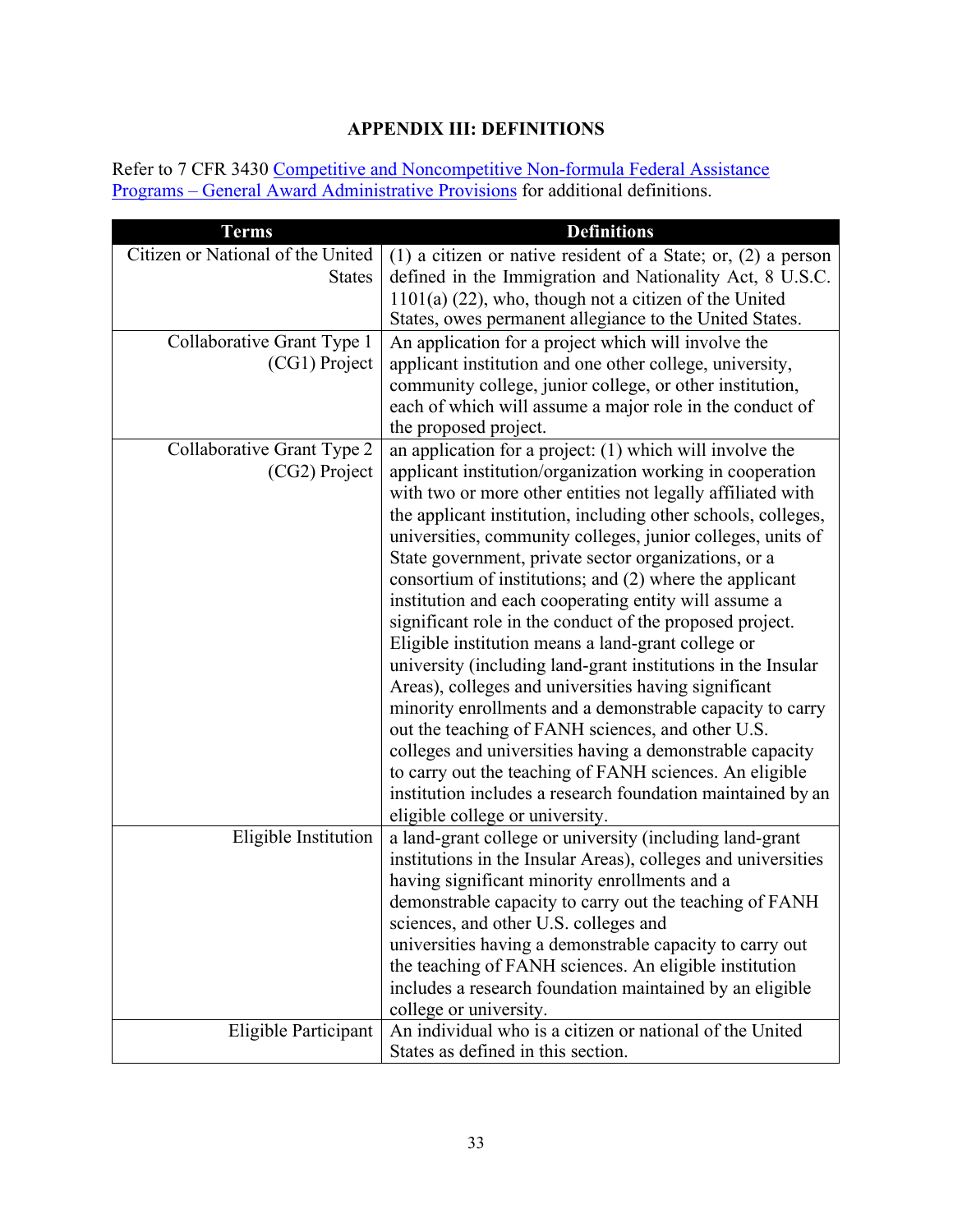| <b>Terms</b>                           | <b>Definitions</b>                                                                                                  |
|----------------------------------------|---------------------------------------------------------------------------------------------------------------------|
| Institution of Higher Education        | An educational institution in any State that: (1) admits as                                                         |
|                                        | regular students only persons having a certificate of                                                               |
|                                        | graduation from a school providing secondary education,                                                             |
|                                        | or the recognized equivalent of such a certificate; (2) is                                                          |
|                                        | legally authorized within such State to provide a program                                                           |
|                                        | of education beyond secondary education; (3) provides an                                                            |
|                                        | educational program for which the institution awards a                                                              |
|                                        | bachelor's degree or provides not less than a 2-year                                                                |
|                                        | program that is acceptable for full credit toward such a                                                            |
|                                        | degree; (4) is a public or other nonprofit institution; and                                                         |
|                                        | (5) is accredited by a nationally recognized accrediting                                                            |
|                                        | agency or association, or if not so accredited, is an                                                               |
|                                        | institution that has been granted pre-accreditation status by                                                       |
|                                        | such an agency or association that has been recognized by<br>the Secretary of Education for the granting of pre-    |
|                                        | accreditation status, and the Secretary of Education has                                                            |
|                                        | determined that there is satisfactory assurance that the                                                            |
|                                        | institution will meet the accreditation standards of such an                                                        |
|                                        | agency or association within a reasonable time.                                                                     |
| Insular Area                           | The Commonwealth of Puerto Rico, Guam, American                                                                     |
|                                        | Samoa, the Commonwealth of the Northern Mariana                                                                     |
|                                        | Islands, the Federated States of Micronesia, the Republic                                                           |
|                                        | of the Marshall Islands, the Republic of Palau, and the                                                             |
|                                        | Virgin Islands of the United States.                                                                                |
| Matching                               | The process through which a grant recipient match                                                                   |
|                                        | awarded USDA funds with cash and in-kind contributions                                                              |
|                                        | on a dollar-for-dollar basis. The matching funds must                                                               |
|                                        | derive from non-Federal sources.                                                                                    |
| New Application                        | An application not previously submitted to a program.                                                               |
| Nonprofit or Nonprofit<br>Organization | As applied to a school, agency, organization, or institution,                                                       |
|                                        | means a school, agency, organization, or institution owned<br>and operated by one or more nonprofit corporations or |
|                                        | associations, no part of the net earnings of which insures,                                                         |
|                                        | or may lawfully inure, to the benefit of any private                                                                |
|                                        | shareholder or individual.                                                                                          |
| Outcomes                               | Specific, measurable project results and benefits that,                                                             |
|                                        | when assessed and reported, indicate the project's plan of                                                          |
|                                        | operation has been achieved.                                                                                        |
| Plan of Operation                      | A detailed, step-by-step description of how the applicant                                                           |
|                                        | intends to accomplish the project's outcomes. At a                                                                  |
|                                        | minimum, the plan should include a timetable indicating                                                             |
|                                        | how outcomes are achieved, a description of resources to                                                            |
|                                        | be used or acquired, and the responsibilities expected of                                                           |
|                                        | all project personnel.                                                                                              |